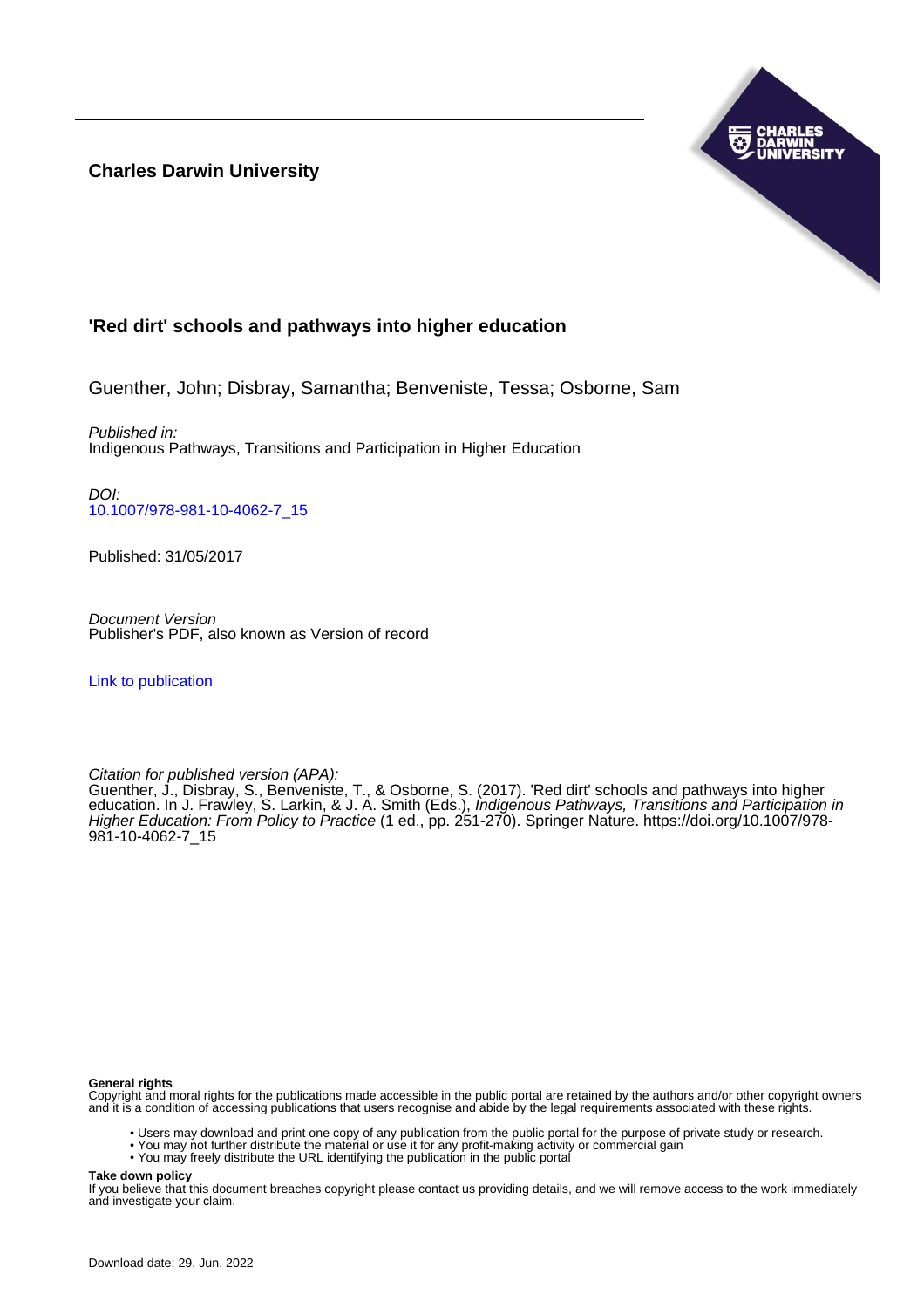# **Chapter 15 'Red Dirt' Schools and Pathways into Higher Education**

**John Guenther, Samantha Disbray, Tessa Benveniste, and Sam Osborne**

### **Introduction**

One of the predominant themes that pervades much of the literature on remote education is one about Indigenous 'disadvantage'. It has been defined specifically as 'the difference (or gap) in outcomes for Indigenous Australians when compared with non-Indigenous Australians' (Steering Committee for the Review of Government Service Provision [2012](#page-20-0), p. xiv). The concept then extends to 'closing the gap' (Council of Australian Governments [2009\)](#page-17-0) in a general sense and in a more specific educational context (What Works: The Work Program [2012](#page-20-1)). Combining 'Indigenous disadvantage' with 'remote' adds a different meaning – those who live in remote communities are doubly 'disadvantaged' because of their geographic location and their race, and indeed some indexes of socio-economic advantage place disproportionate weight on location and race. For example, the Australian

S. Disbray

T. Benveniste

S. Osborne University of South Australia, Adelaide, SA, Australia e-mail: [Samuel.Osborne@unisa.edu.au](mailto:Samuel.Osborne@unisa.edu.au)

J. Guenther  $(\boxtimes)$ 

Higher Education and Research Division, Casuarina Campus, Batchelor Institute of Indigenous Tertiary Education, Batchelor, NT, Australia e-mail: [john.guenther@batchelor.edu.au](mailto:john.guenther@batchelor.edu.au)

The Northern Institute, Charles Darwin University, Alice Springs, NT, Australia e-mail: [Samantha.Disbray@cdu.edu.au](mailto:Samantha.Disbray@cdu.edu.au)

The Appleton Institute, Central Queensland University, Adelaide, QLD, Australia e-mail: [t.benveniste@cqu.edu.au](mailto:t.benveniste@cqu.edu.au)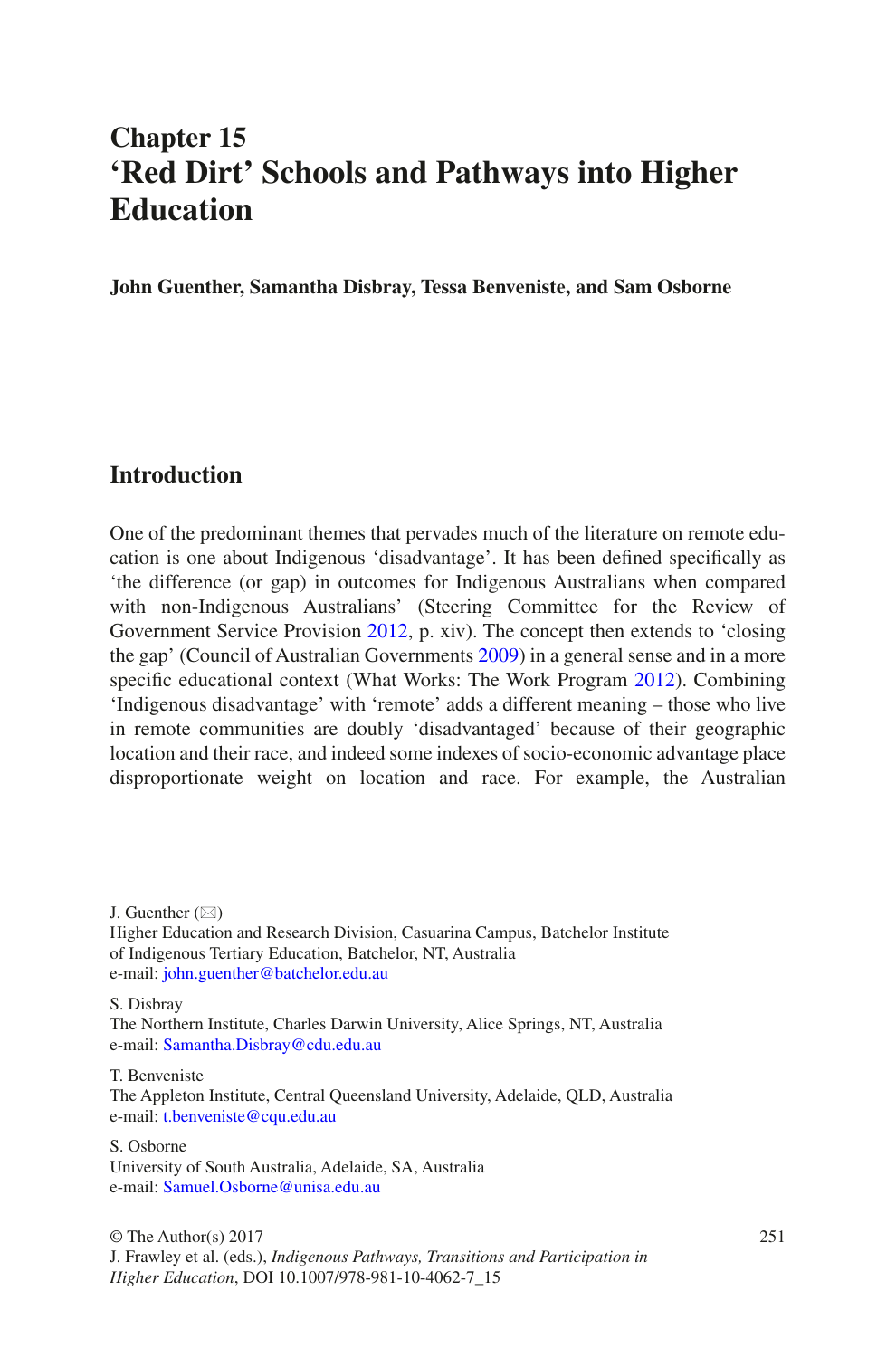|              | Non-Indigenous        | Indigenous            | Non-               |                    |  |
|--------------|-----------------------|-----------------------|--------------------|--------------------|--|
|              | students at or        | students at or        | Indigenous         | Indigenous         |  |
|              | above the national    | above the national    | school             |                    |  |
|              | minimum               | minimum               | attendance         | attendance         |  |
|              | standard <sup>a</sup> | standard <sup>a</sup> | rates <sup>b</sup> | rates <sup>b</sup> |  |
| Metropolitan | 95.9%                 | 86.3%                 | 93.3%              | 86.5%              |  |
| Very remote  | 93.4%                 | 46.6%                 | 91.5%              | 67.4%              |  |

<span id="page-2-0"></span>**Table 15.1** Comparison of metropolitan and very remote non-indigenous and indigenous students' year 3 reading results, 2015

Source: <sup>a</sup>(Australian Curriculum Assessment and Reporting Authority [2015\)](#page-17-1) <sup>b</sup>(Turnbull [2016\)](#page-20-3)

Curriculum Assessment and Reporting Authority (ACARA) do this with its My School variable, the Index of Community Socio-Educational Advantage, which counts Indigenous status twice:

ICSEA (student) = SEA (student) + student Indigenous status + SEA (school cohort) + Percent Indigenous student enrolment + Remoteness (ACARA [2013](#page-16-0), p. 10)

We as authors see a number of risks associated with this kind of labelling (Guenther et al. [2014a,](#page-18-0) [2015a\)](#page-18-1) on the basis of race and remoteness; what has meaning from a metropolitan perspective may not have equivalence in the 'red dirt' context of communities in remote Australia. However, we will take these measures as a given in order to set the scene for the chapter. The data for very remote students (see Table [15.1\)](#page-2-0) shows that while results for non-Indigenous students are about the same as metropolitan students, the results for very remote Indigenous students fall well below both the non-Indigenous results and their counterparts in metropolitan schools, both in terms of attendance rates and academic performance.

Smyth [\(2010](#page-20-2)) argues, based mainly on a discussion of the Australian context of social inclusion/exclusion, that the voices of those who are supposed to be the beneficiaries or targets of service delivery and yet who are marginalised are rarely heard:

The underlying tone of the approach of governments is largely hortative and punitive, within a thinly veiled deficit and victim-blaming mentality. The emphasis is on the rhetoric and practices of 'targetology' and 'deliverology' and the notion that if we continue to measure things, then somehow situations will improve. (p. 125)

In the process, Smyth argues that the objects of disadvantage are often blamed for their failure to aspire or their lack of motivation to achieve. Therefore, interventions, particularly those designed *for* Indigenous students, are then designed to deal with the problem – the person who is disadvantaged – in a way that attempts to fit the person to the educational context. This is then done to remove 'obstacles to success' such as absenteeism and out-of-school support (O'Keefe et al. [2012](#page-19-0)) or improve 'school readiness' of individuals, without a concomitant approach that improves readiness of schools and support services (McTurk et al. [2008\)](#page-19-1). This should of course not deny the reality of general disadvantages many Indigenous people face whether they be related to health, such as a higher propensity for middle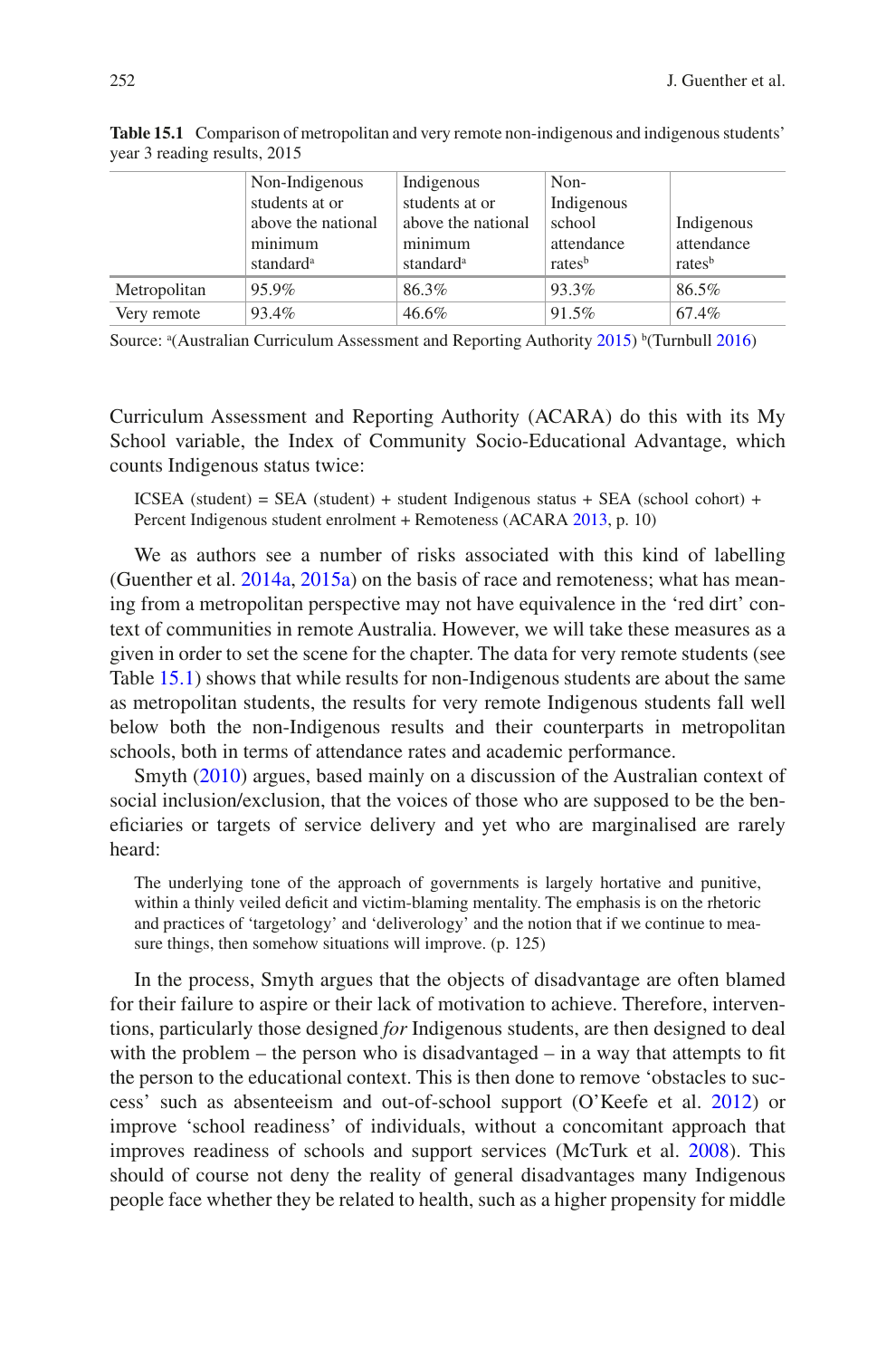ear infections (DiGiacomo et al. [2013\)](#page-17-2), or trauma as a result of experiencing violence (Bath [2011](#page-17-3)), but these are not necessarily educational disadvantages. The point is that perhaps 'the most disturbing impediment to success for the Indigenous child' is the 'Eurocentric' nature of the education system itself (Andersen [2011](#page-17-4), p. 96).

Participation and achievement data for the higher education sector is a little harder to obtain for very remote Indigenous students, though the data that is available paints a similar picture to that presented in Table [15.1](#page-2-0). Nationally, Indigenous people make up 1.1% of the student population (Department of Education and Training [2016](#page-17-5)) compared to 3.0% of the total population, and remote students make up about 0.9% of the student population compared to 2.3% of the total population. Further, while there has been growth in the numbers, the share of 'remote' students in the overall higher education population has declined in recent years (Smith et al. [2015\)](#page-19-2).

Given the above, the aim of this chapter is to explore what can be done at school to achieve higher participation and completion rates for very remote Indigenous students. The discussion draws from work conducted by a team of researchers from the Remote Education Systems (RES) project within the Cooperative Research Centre for Remote Economic Participation (CRC-REP). While this research was mainly focused on education for schooling, the findings point to principles and practices that might be applied to other sectors. The focus of the study was not on student experiences, and this could be seen as a significant limitation for the purposes of this article. However, while we interviewed non-remote and non-Indigenous people, a strength of this study was that we have been able to quite clearly distinguish between the voices of those who are local and those who are not (see Guenther [2015\)](#page-18-2). As we look forward in time, we consider how current strategies, designed to improve outcomes, might create opportunities – and at the same time risks – in the quest for more equitable outcomes in the higher education sector.

### **Literature**

### *Educational Success and Failure in Remote Schools*

It may be tempting to view the data presented in the introduction as an indication of the failure of remote education for Indigenous students. There are many contemporary voices who concur with this assessment. They tend to have a simple solution for what they see as a simple problem. The problem generally sits with either teachers, parents, attendance, curriculum, or teaching.

Ultimately, the buck stops with parents. There's no excuse for not sending your kids to school (Mundine  $2016$ ); ... the problem is the quality of the schools, particularly the curriculum and the teaching methods. (Anderson [2012](#page-17-6), p. 4); This is the formula upon which our reform in Cape York is premised: Committed Teacher + Effective Instruction = Quality Teaching. (Pearson [2011,](#page-19-4) p. 53); School failure is the problem. (Hughes and Hughes [2012](#page-18-3), p. 1).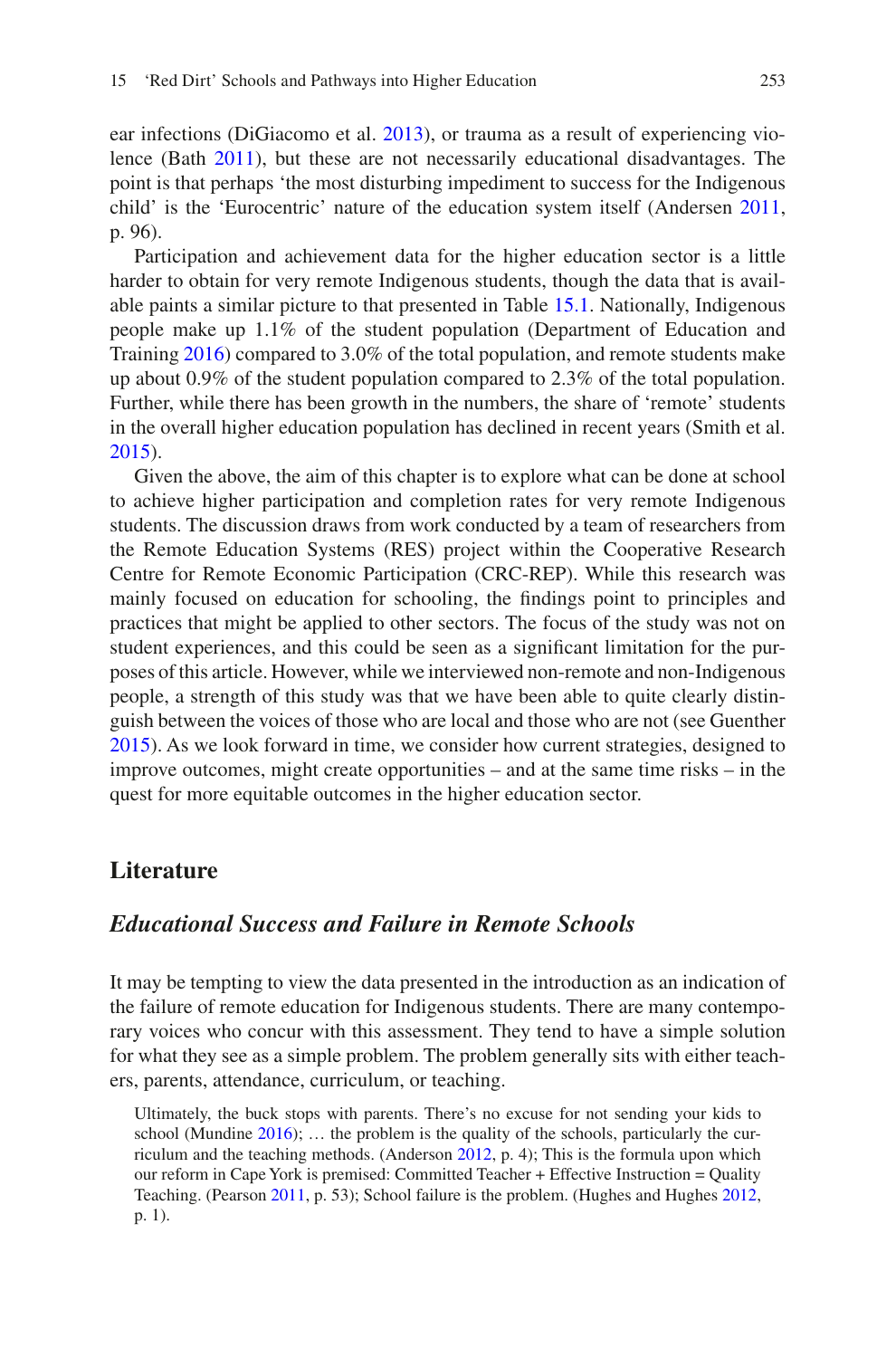But is it really that simple? Billions of dollars have been put into attendance strategies, national partnerships, closing the gap initiatives and school-based programs, and by and large, none of these policies, strategies or initiatives has worked. This is evidenced by the latest prime minister's 'Closing the Gap' report (Turnbull [2016\)](#page-20-3) and the series of Overcoming Indigenous Disadvantage reports (Steering Committee for the Review of Government Service Provision [2014](#page-20-4)) that are generated to monitor progress. While the data does not lie, it tells only small parts of the truth about success and failure. An astute reader of the above quotes would ask 'what assumptions lie behind these statements?' Those assumptions are rarely articulated, but they reflect a way of looking at the world, mostly from positions of power and drawing on Western ways of thinking about the purpose of education (Zipin et al. [2015](#page-20-5)).

### *Theoretical Perspectives and Views of Success*

One of the dominant theories that prevails in the discourse about educational success is human capital theory (Becker [1993](#page-17-7)), which argues that people will acquire knowledge because there is a return on their investment. The problem for school systems which accept this as the truth is that their clients in remote communities (particularly students) do not necessarily believe that there is a return on their investment worth pursuing (attendance) and so choose to disengage. Alternatively, theories of 'cultural capital' (Bourdieu [1983\)](#page-17-8) shed light on why it is that knowledge as it is reproduced in education systems does not have the transformative impact it is often purported to have (Oakes et al. [2013\)](#page-19-5). Yosso ([2005\)](#page-20-6) argues (from a critical race theory perspective) that for marginalised American 'Communities of Color', the required capitals are based 'on a very narrow range of assets and characteristics' such that disadvantage is then represented through a lens that fails to give voice to those who are ascribed as disadvantaged. The same dynamic often happens in Australian remote communities.

We argue that success, then, is not about outcomes in these contexts as much as it is about processes. Moreover, the key process to be concerned about in remote education is about willing engagement. Where young people willingly engage, they will see the value (as opposed to cost) of participating and they will see that their voices are recognised. We see evidence of this in data: communities with strong histories of employment and training also achieve better outcomes in terms of academic performance and attendance (Guenther et al. [2014b\)](#page-18-4). We are careful not to generalise the experiences of all. For example, while in urban contexts experiences of racism may produce some kind of 'transformational resistance' (Pechenkina [2016\)](#page-19-6), a different dynamic is at play in many remote communities we have worked in. There may be resistance, but it is perhaps more a passive resistance (Osborne and Guenther [2013](#page-19-7)) than a transformative one. We have previously argued that the dynamics of success and failure in remote schools are to some extent explained by complexity theory (Bat and Guenther [2013\)](#page-17-9). We suggested that too often system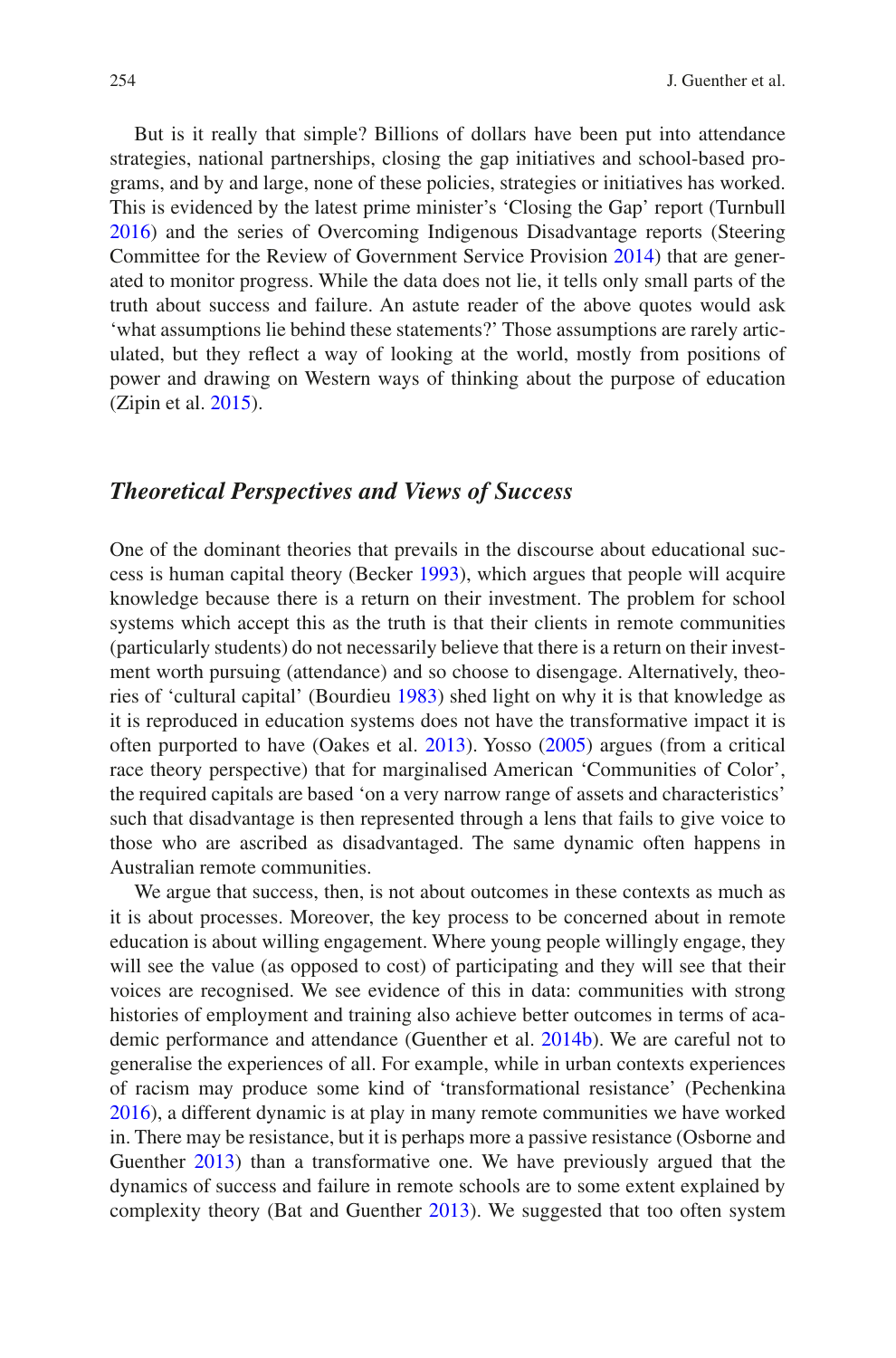drivers attempt to treat remote education as simple with predictable outcomes arising from so-called best practice inputs. Many policy initiatives work on this assumption. For example, the Australian Government's Remote School Attendance Strategy (RSAS) assumes that getting 'kids to school' (Scullion [2013](#page-19-8)) will inevitably lead to better outcomes. Other prominent advisors adopt similar thinking: if you withhold welfare, then parents will send their kids to school (Mundine [2014\)](#page-19-9).

#### *Pathways and Aspirations in Remote Communities*

The 'pathway' metaphor has been in existence for more than 20 years (Dawkins [1989;](#page-17-10) National Board of Employment Education and Training [1992](#page-19-10)), and it is particularly relevant for secondary schools and vocational education and training (VET). The metaphor was designed to demonstrate how individuals could navigate easily through a training system either into work or into higher education. It is still widely used today in relation to remote community members' access to employment and higher education (e.g. Bandias et al. [2013](#page-17-11); Cuervo et al. [2015\)](#page-17-12). The problem is that the metaphor now has a life of its own, so much so that it has become part of the vernacular and has produced other metaphors like 'barriers' and 'road blocks', which even local people in remote communities use to express a concept that is just a metaphor without substance. The substance on which it is based is not grounded in the realities of the local context in remote communities where non-Indigenous people seem to be able to bypass the recognised pathway to gain employment (Guenther and McRae-Williams [2014;](#page-18-5) McRae-Williams and Guenther [2012](#page-18-6), [2014\)](#page-19-11). The externally imagined pathway is little more than a myth in remote communities. Does this mean that people in remote communities have no aspirations? Not at all. It may be that aspirations of young people are different and, as McRae-Williams suggests, aligned with *their* ways of knowing, being and valuing (McRae-Williams [2014\)](#page-18-7) rather than externally imposed ways of knowing, being and valuing.

Outsiders may perceive that aspiration is lacking. However, if the same outsiders were to engage in a conversation about what is important, axiologically, ontologically and epistemologically for Anangu, in Pitjantjatjara language, it could be that the local person would go away scratching his head thinking the outsider has not got a clue. Philosophies are complex for outsiders to a given culture, and it is perhaps why so many have attempted to position their writing so that their own philosophies are taken into consideration (Arbon [2008](#page-17-13); Ford [2010](#page-18-8); Nakata [2007;](#page-19-12) Rigney [1999\)](#page-19-13). The 'pathway' metaphor is conceptually linked to a different set of philosophies that superficially may offer some explanation for imagined futures, but it may be that for many people from remote communities, it does not resonate with what is important for them. We would concur with Kinnane et al. [\(2014](#page-18-9)) that 'you can't be what you can't see'. If we were to consider an aspirational response to the issue of increased participation in higher education, we need to be mindful that externally imagined outcomes, and externally imagined pathways from communities to higher education institutions, may not have relevance.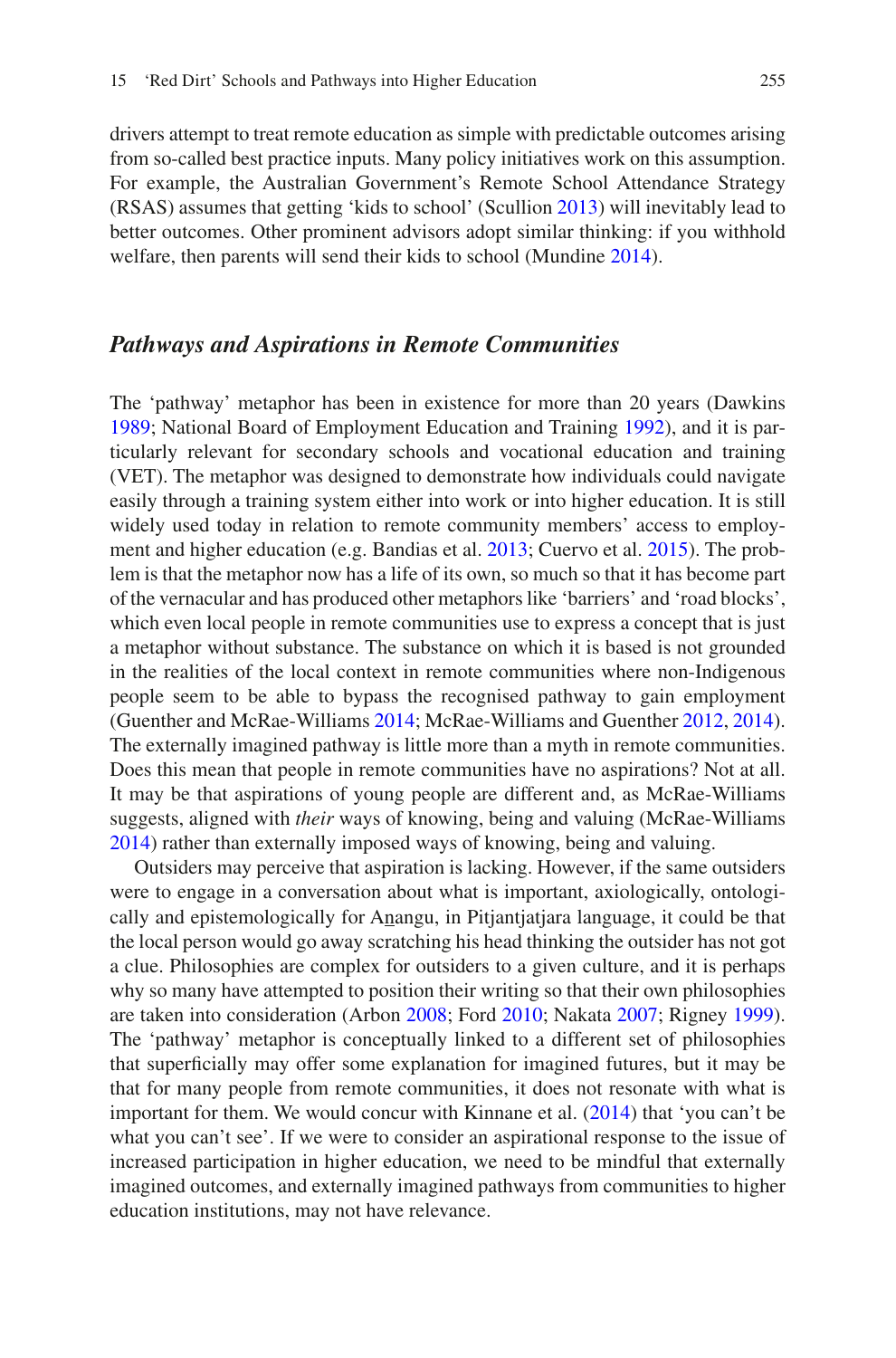### *Boarding Schools as a Shortcut in the Pathway*

For many remote students, boarding school is an important 'step' in the educational pathway. For some, this is due to limited or non-existent secondary education provision in their home community. For others, it is about accessing additional resources – educational, financial, physical or human (Stewart [2015\)](#page-20-7). There are several types of boarding facilities that students access in Australia, the most common being boarding schools, residential colleges, family group homes and youth hostels. Recent support for programs such as the Australian Indigenous Education Foundation (AIEF), which provides Indigenous students with scholarships to attend prestigious boarding schools, has been reflected in media and policy discussions. The general logic behind this model is that by accessing high-quality education, students will be given the tools and confidence to take full advantage of the opportunities before them (AIEF [2015](#page-16-1)) – quickly. The 2015 Northern Territory Indigenous Education Strategy indicates that focusing on boarding in urban and regional locations, rather than in remote secondary schooling, will be the driving force in the coming years. While assumptions underpinning such policy and funding decisions have received little critical analysis, emerging literature in this field suggests a strong link to the belief that the dominant culture in Australia is seen as possessing the most social and cultural capital (Benveniste et al. [2014](#page-17-14)), as alluded to in earlier sections. By placing students in an urban environment, in a structured and well-resourced boarding facility with access to mainstream schooling, boarding school may provide a 'short cut' to higher education for remote students. Being educated with these resources is expected to teach students the skills needed for participation in further educational pathways. It may suggest that students will also have the opportunity to 'see' and aspire to the potential benefits of such pathways (Kinnane et al. [2014](#page-18-9)), by seeing the outcomes first hand. Although it may appear that boarding will provide a fast-tracked step for remote students, from the limited quantitative data available, coupled with emerging qualitative data, it is evident that large proportions of remote students are not retained by their boarding school (Mander et al. [2015](#page-18-10)). Boarding is not the quick and easy solution that it appears. Although students are able to attend school away from family and community 'distractions', they must still be highly motivated, or have highly motivated families, to engage with boarding on an ongoing basis.

#### **Remote Education Systems Project Overview**

The Remote Education Systems (RES) project was a five-year project conducted through the CRC-REP. Its aim was to uncover ways to improve educational outcomes for remote students and their families. It ran from 2011 to 2016 and is the largest project on remote education ever conducted in Australia. There is no space here to give full details about the project, and readers should refer to the CRC-REP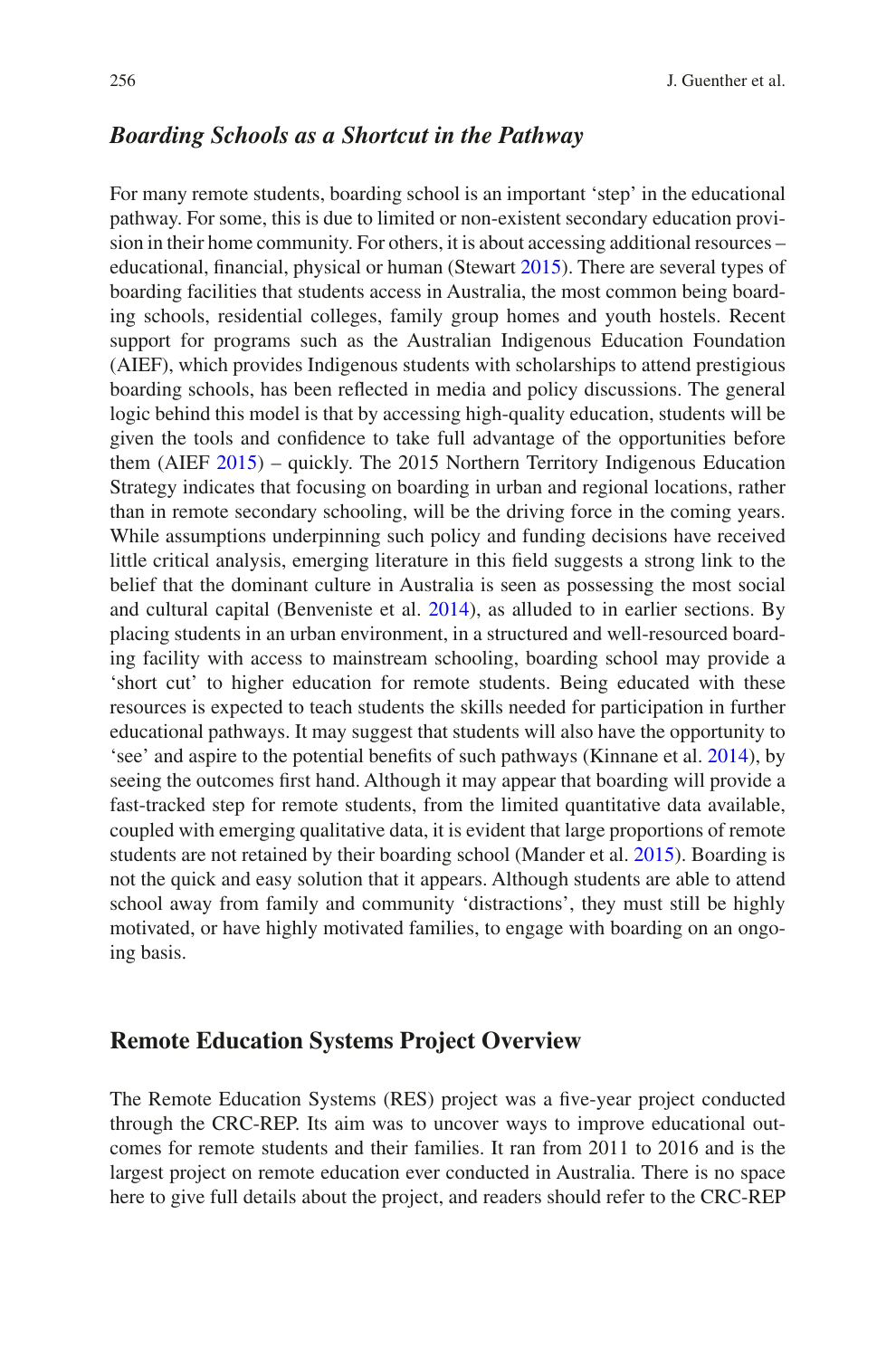website, and the more than 70 outputs it has produced, for further information (Cooperative Research Centre for Remote Economic Participation [2015\)](#page-17-15).

### **Methods**

The methodology used in the RES research was underpinned by a number of foundational (paradigmatic) assumptions. Our philosophical position coming into this research drew on a blend of constructivist/interpretivist and participatory paradigms (Lincoln et al. [2011](#page-18-11)). We acknowledge our position as non-Aboriginal or Torres Strait Islander researchers in community contexts where Indigenous stakeholders are the primary users in the education system. This in itself creates a tension for us as researchers, where our goals include the promotion of local Indigenous voices (Guenther et al. [2015b\)](#page-18-12). We acknowledge the risks associated with attempting to portray remote Indigenous standpoints, as indicated by our research questions (RQs) below. In practical terms, what we did to promote Aboriginal voices was to let them speak for themselves. In particular, we encouraged and facilitated a number of presentations and papers where remote Aboriginal stakeholders were able to express their own standpoints (see, e.g. Osborne et al. [2013\)](#page-19-14).

### *Research Questions*

Four research questions (RQs) underpinned the research. Our focus in this chapter is mostly on RQ1, but readers should be aware that the research covers a broader range of topics which are not discussed here. For a more complete analysis of our qualitative data, refer to the project's *Overview of Remote Education Systems Qualitative Results* (Guenther [2015\)](#page-18-2).

- RQ1 What is education for in remote Australia and what can/should it achieve?
- RQ2 What defines 'successful' educational outcomes from remote Indigenous standpoints?
- RQ3 How does teaching need to change in order to achieve 'success' as defined by these Indigenous standpoints?
- RQ4 What would an effective education system in remote Australia look like?

Qualitative data were collected during the period from mid-2012 through to the end of 2014. Sites for interviews and focus groups included Alice Springs, Adelaide, Yulara, Yuendumu, Lajamanu, Wadeye, Darwin, Perth, Broome and two online focus groups with participants coming in from across all Australian states except Tasmania. Data collected from the physical sites included participants from several communities across remote parts of Australia. We interviewed teachers, assistant teachers, school leaders, community members, policy-makers, bureaucrats, university lecturers and researchers, vocational education and training (VET) and higher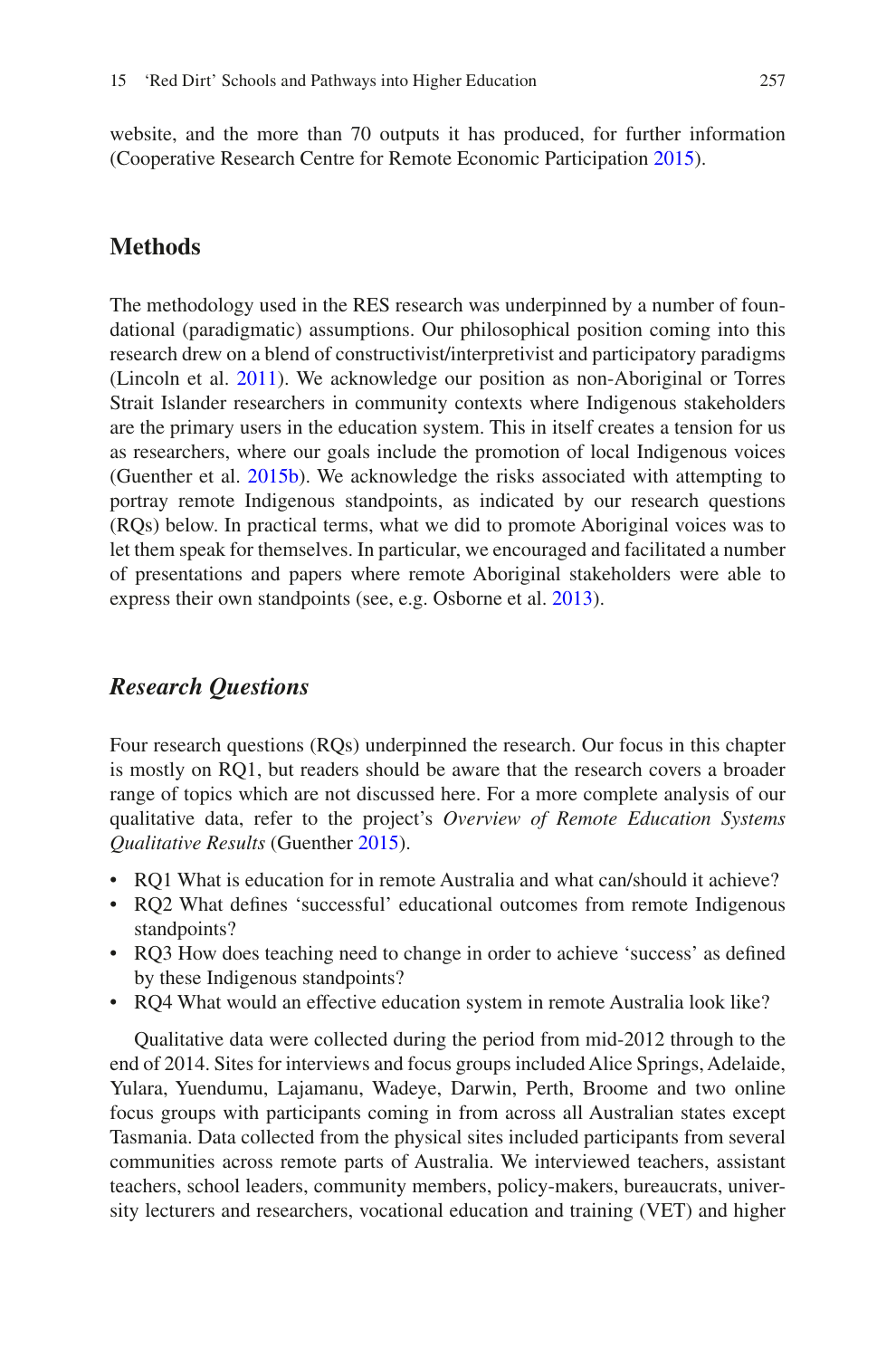education students, youth workers, child care workers, education union members and representatives from non-government organisations (NGOs). We deliberately chose not to include students directly in interviews even though they were very much the object of our research. This is partly because as a team, we did not have the specialist skills required for this focus; but more importantly, we felt that the views of adults who had a full experience of school and what lies beyond were better qualified to respond to our questions. For example, a 15-year-old student may find it very hard to articulate what education is for (RQ1) when they had not experienced an outcome of education. The same applies to RQ2; and it follows logically that the remaining questions would be challenging. Quantitative data were collected primarily from two sources: the Australian Bureau of Statistics Census and the *My School* website. With the former, we used the Tablebuilder Pro online tool to analyse variables for very remote statistical geographies. In the following sections we introduce some pertinent findings from the research. It is not an exhaustive analysis of data, but we will use it to illustrate some key points about remote schooling and transitions into higher education.

### **Findings: What Is Education for?**

Table [15.2](#page-9-0) summarises the qualitative findings of RQ1. The table is sorted in the descending order of priority based on remote Aboriginal respondents' views. The number of references coded refers to the number of times concepts associated with the categorisations in the first column are mentioned. The last column in the table shows where a chi-squared test shows a significant difference between remote Aboriginal responses and others. A number of points stand out from the data. First, the issue of employment or economic participation is ranked fourth behind language, land and culture, identity and being 'strong in both worlds'. Second, even though our non-remote stakeholders generally understood the remote context, they were less likely to identify 'language, land and culture' as a purpose. A third point to note relates to the category of 'choice and opportunity', which was identified more by non-remote stakeholders than remote participants. In effect, this categorisation expresses something of the hope that education will provide individual agency, a future chosen pathway and an equitable basis for decision-making about careers. Why this was identified less by remote Aboriginal respondents is not clear. Finally, of significance for the pursuit of increased participation in higher education is the relatively low weight given to 'further learning and skills'. This low ranking is a pointer to perceptions about the importance of higher education as a pathway from school and is something we will return to later.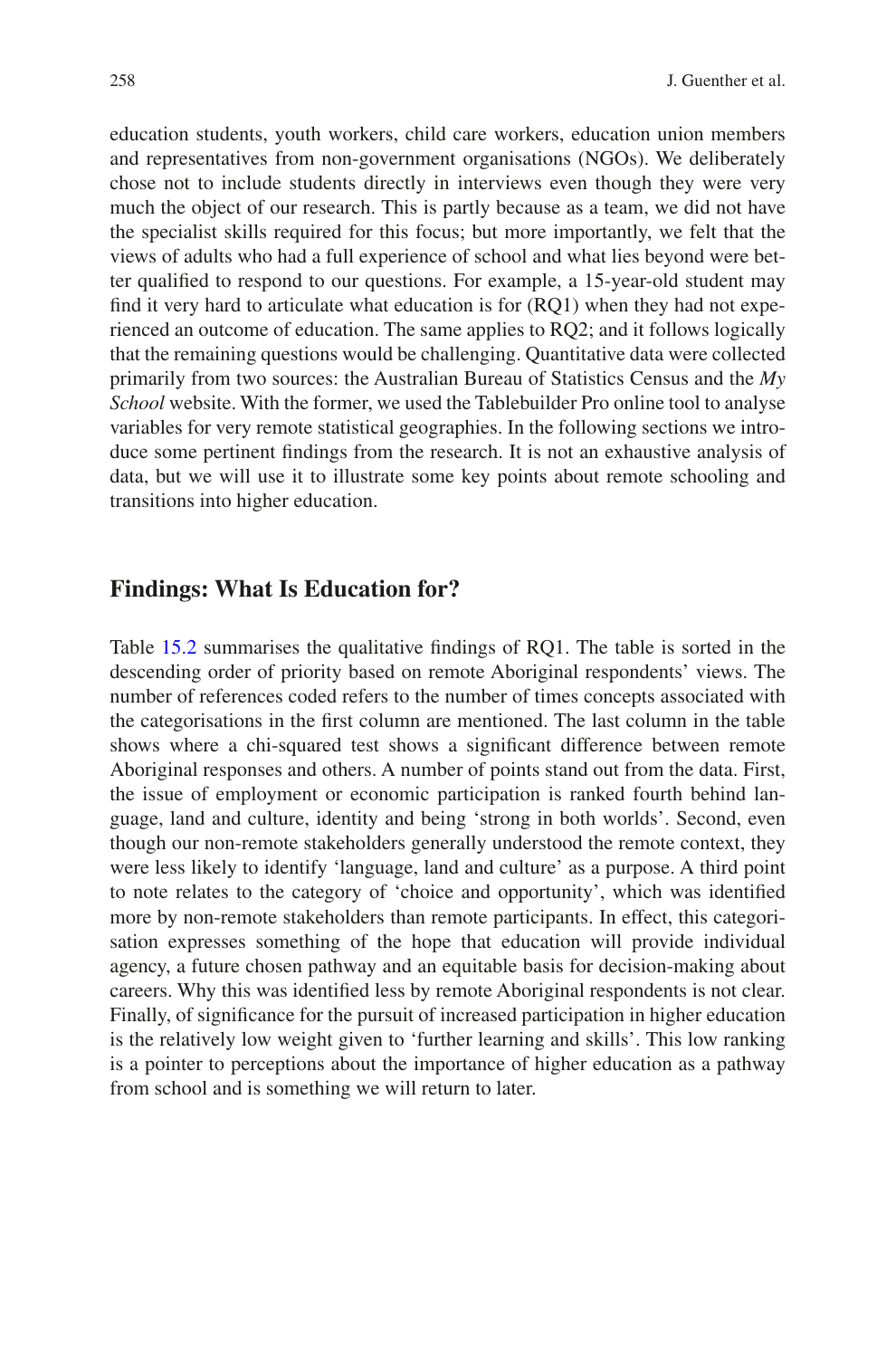|                                              |                | Number of references coded |                | Per cent of references |            |         |          |
|----------------------------------------------|----------------|----------------------------|----------------|------------------------|------------|---------|----------|
|                                              |                | Remote                     | Non-           | A11                    |            |         |          |
| What is                                      | Sources        | aboriginal                 | remote         | sources                | Remote     | Non-    | Chi-     |
| education for?                               | coded          | $(n = 347)$                | $(n = 378)$    | $(n = 725)$            | aboriginal | remote  | squared* |
| Language, land<br>and culture                | 30             | 64                         | 40             | 104                    | 18.4%      | 10.6%   | P < .05  |
| Identity                                     | 34             | 50                         | 51             | 101                    | 14.4%      | 13.5%   |          |
| Strong in both<br>worlds                     | 34             | 40                         | 30             | 70                     | 11.5%      | $7.9\%$ |          |
| Employment<br>and economic<br>participation  | 26             | 35                         | 48             | 83                     | 10.1%      | 12.7%   |          |
| Meaningful<br>engagement in<br>the world     | 29             | 28                         | 33             | 61                     | 8.1%       | 8.7%    |          |
| Community<br>leadership and<br>participation | 19             | 25                         | 26             | 51                     | 7.2%       | 6.9%    |          |
| Learning                                     | 24             | 25                         | 18             | 43                     | 7.2%       | 4.8%    |          |
| Choice and<br>opportunity                    | 21             | 20                         | 40             | 60                     | 5.8%       | 10.6%   | P < .05  |
| Holistic                                     | 19             | 18                         | 17             | 35                     | 5.2%       | 4.5%    |          |
| Further learning<br>and skills               | 17             | 11                         | 18             | 29                     | 3.2%       | 4.8%    |          |
| Socialisation to<br>schooling                | 16             | 11                         | 18             | 29                     | 3.2%       | 4.8%    |          |
| Fun                                          | 11             | 9                          | 9              | 18                     | 2.6%       | 2.4%    |          |
| Sport                                        | $\overline{4}$ | 6                          | $\overline{4}$ | 10                     | 1.7%       | 1.1%    |          |
| Not sure<br>what for                         | 14             | $\overline{4}$             | 20             | 24                     | $1.2\%$    | 5.3%    |          |
| Power                                        | 5              | $\mathbf{1}$               | 6              | $\overline{7}$         | 0.3%       | 1.6%    |          |
| Total references                             |                | 347                        | 378            | 725                    | 100.0%     | 100.0%  |          |

<span id="page-9-0"></span>**Table 15.2** Qualitative perceptions about what education is for in remote communities

\*Chi-squared test is used to determine whether there is a statistically significant difference between the number of responses for remote Aboriginal and non-remote stakeholders. Where the column shows a value of  $P < 0.05$ , it indicates that the probability of the remote Aboriginal and non-remote responses being the same is less than 5%

## **Findings: How Aspirations Are Built in Remote Community Schools**

If the above table highlights what people in communities want from education, how then might aspirations be built? Visible opportunities feature strongly in RES data where respondents described their post-school aspirations. These include 'red dirt' local community opportunities such as teaching in the school, health work in the local clinic, ranger work across the region and work in the church. In recent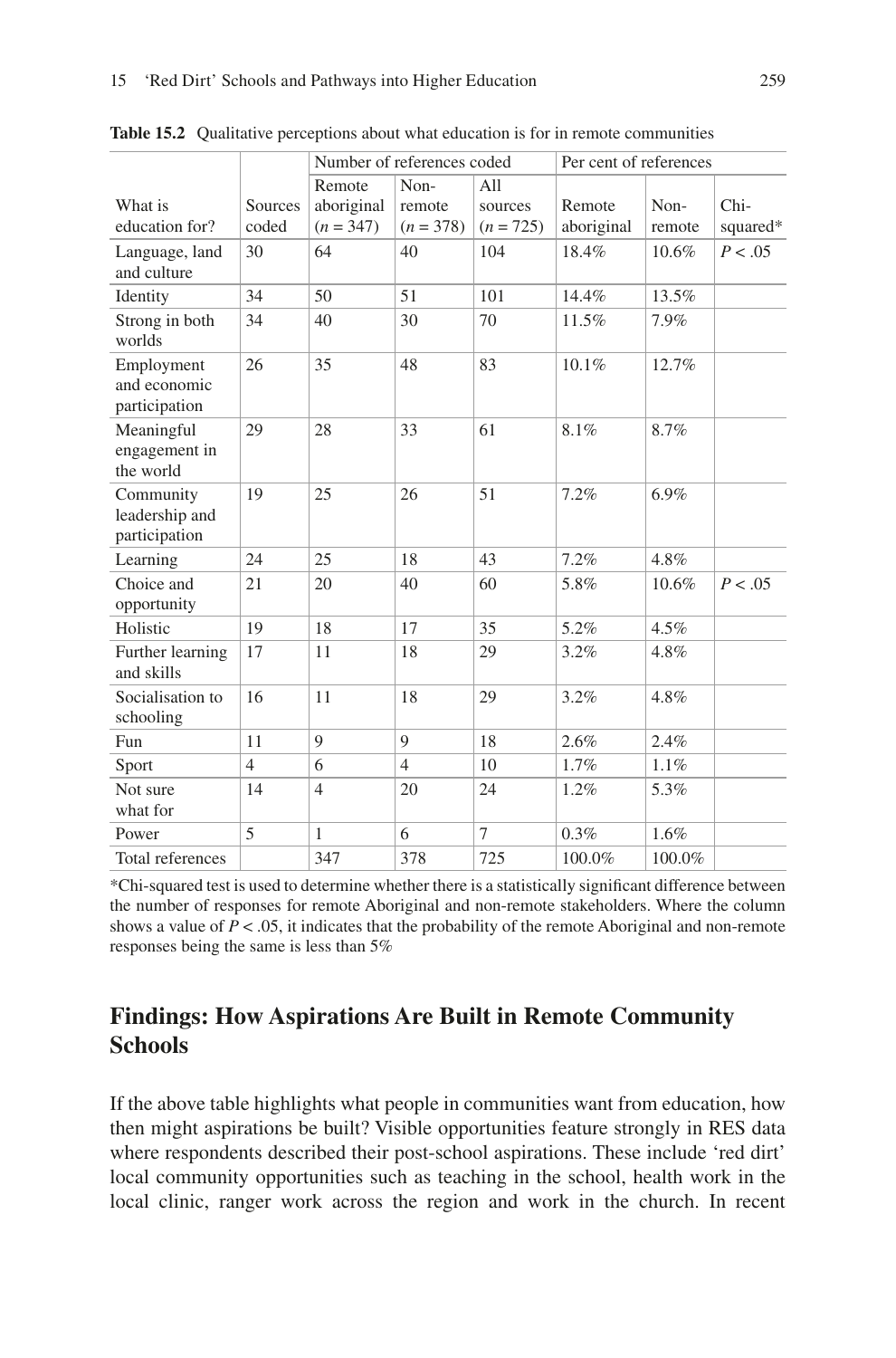interviews conducted by one of the authors (Osborne [forthcoming-a\)](#page-19-15), parents in the south of the Northern Territory expect schools to orient their children to social and work-based experiences in and out of the community, and that these experiences should strengthen their capacity for engagement with work in the local community and across the region.

Anangu educators (see literature review above) and community contributors to RES data remind non-local educators and school principals of their limited capacity for building aspiration in very remote communities, as it is 'Anangu that give the future to their children' (Burton and Osborne [2014,](#page-17-16) p. 36). Senior educator Makinti Minutjukur (Minutjukur and Osborne [2014](#page-19-16)) describes the critical role her father played in providing a role model and also urging her to pursue schooling in the senior years despite the absence of peers on the same pathway. Similarly, Rueben Burton (Burton and Osborne [2014](#page-17-16)) describes actively modelling how he engages in unfamiliar social contexts to build confidence in his children. Natalie O'Toole, an early childhood educator at Wingellina School (WA), describes her father's central role in building her own aspirations: 'Every day I think about my father and the influence he is on me' (Osborne [forthcoming-b](#page-19-17), p. 193).

Remote school principals and educators are not placed as central to building aspiration amongst young people in these narratives, but they play a role in seeking venues for family and community members to be active in schooling processes. The evidence from RES research strongly supports the view that parents and family members are the primary source of aspiration (Minutjukur et al. [2014](#page-19-18)).

#### **Discussion**

### *Simple Solutions for Complex Problems*

As noted earlier in the literature, complexity theory may help us understand the dynamics of education in remote contexts. The theory has its origins in systems science (Flood and Carson [1993\)](#page-17-17). A system, by definition, is a collection of elements that behave as a whole. Complex systems can be contrasted with complicated, simple and chaotic systems. We have argued previously that among the many models that exist to explain complexity, the Cynefin framework (Snowden [2011](#page-20-8)) is useful (see Bat and Guenther [2013\)](#page-17-9). Simple systems are ordered with predictable causeand-effect outcomes. Complicated systems do have a relationship between cause and effect but require expert analysis because of the number of possibilities available. In complex systems, the cause-and-effect processes are intertwined with nonlinear and unpredictable relationships.

If it is true that remote education is a complex system, then simple solutions with predictable outcomes will fail. Rather, solutions would first take into account that uncertainty and unpredictability. Second, in proposing solutions, all the system elements would be engaged. For school leaders, this means working with staff at the school, families and students, cultural leaders or elders, policy-makers, employment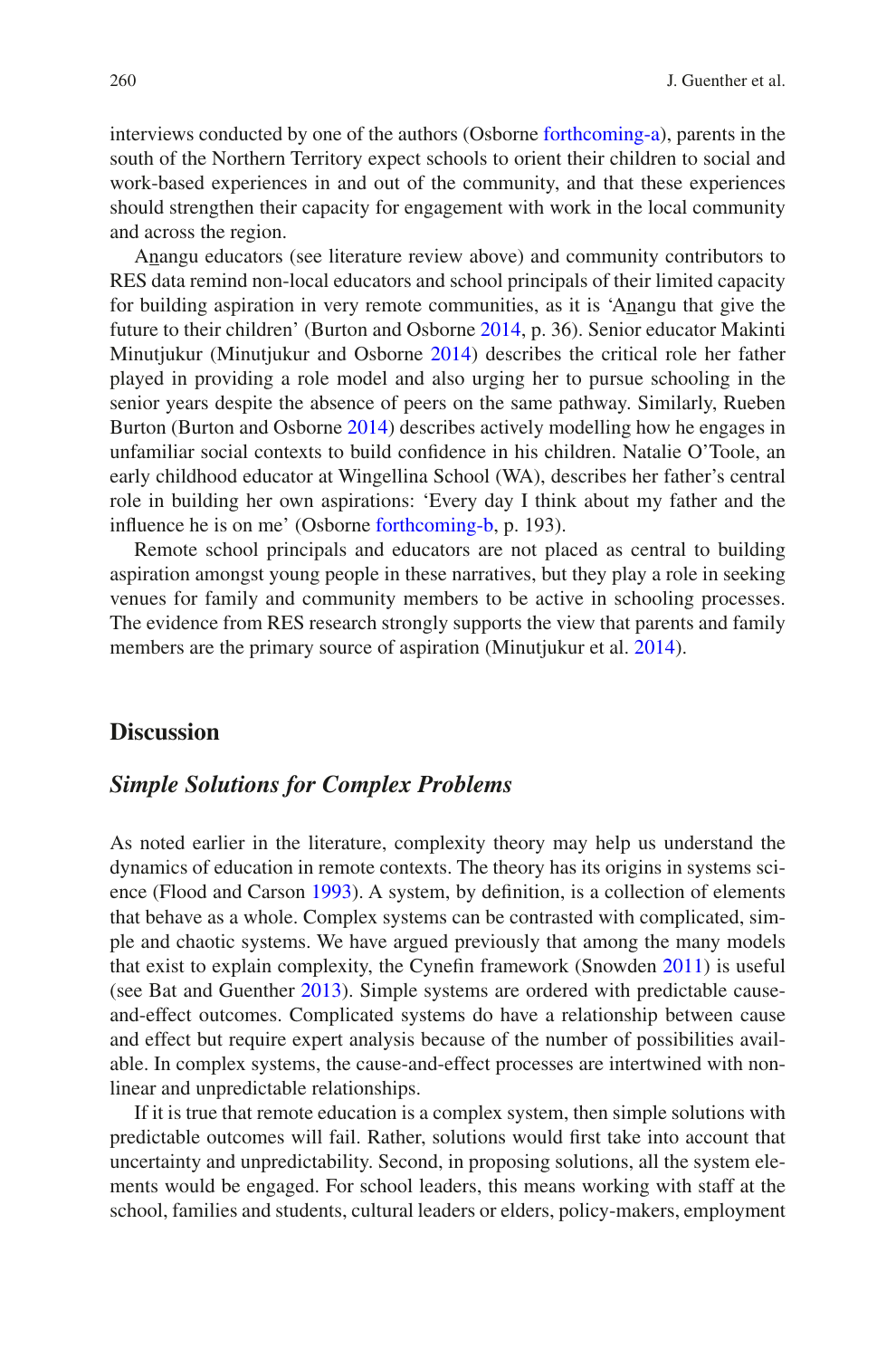services and training providers. Third, leaders would practise processes of collective enquiry. Finally, leaders would narrate and re-narrate a shared vision over time (Boal and Schultz [2007](#page-17-18)).

How does knowing about complexity affect our approach to improving participation in higher education? Put simply, if attempts to increase higher education participation are driven by the relatively simple assumptions about education pathways in urban communities, on the basis of the above, we contend that they will not work. Strategies must take into account the context and its assumptions. As we have shown above, the foundational assumptions about what education is for, in remote communities, are not necessarily the same as we might expect in urban communities.

### *Strategic Solutions Offered for Remote Communities and Their Risks*

Below are some examples of strategies that use relatively simple logic to achieve what, on the surface, appear to be simple outcomes. Each of these strategies is considered from the perspective of improving higher education participation.

#### **Attendance Strategies**

The logic of increasing attendance to achieve better outcomes is reflected in some of the earlier statements we noted in the literature. The logic suggests that when children go to school, they will learn more and be retained for longer, thereby giving them access to established higher education pathways. The problem here is that, based on our research findings, attendance is not a good predictor of outcomes in remote schools (Guenther [2013](#page-18-13)). Further, our analysis of My School data suggests attendance strategies have had little impact; and earlier evaluations of the School Enrolment and Attendance Measure (SEAM) show that it has not worked particularly well, either, in remote communities (Wright et al. [2012](#page-20-9)). If attendance is used as a strategy, it must be coupled with other strategies to clarify what the purpose of schooling is. Making visible the 'pathways' (as in 'being what you can see' in Kinnane et al.  $2014$ ) is also required. The evidence – or lack thereof – suggests pursuing attendance strategies will not guarantee improved outcomes (academic and retention) in the long term.

#### **Early Years' Interventions**

In many jurisdictions, significant investment has been made in early childhood programs aimed at pathways to, and success in, education for Indigenous children. Early learning programs seek to increase children's school readiness through exposure to school routines, learning games, family involvement and positive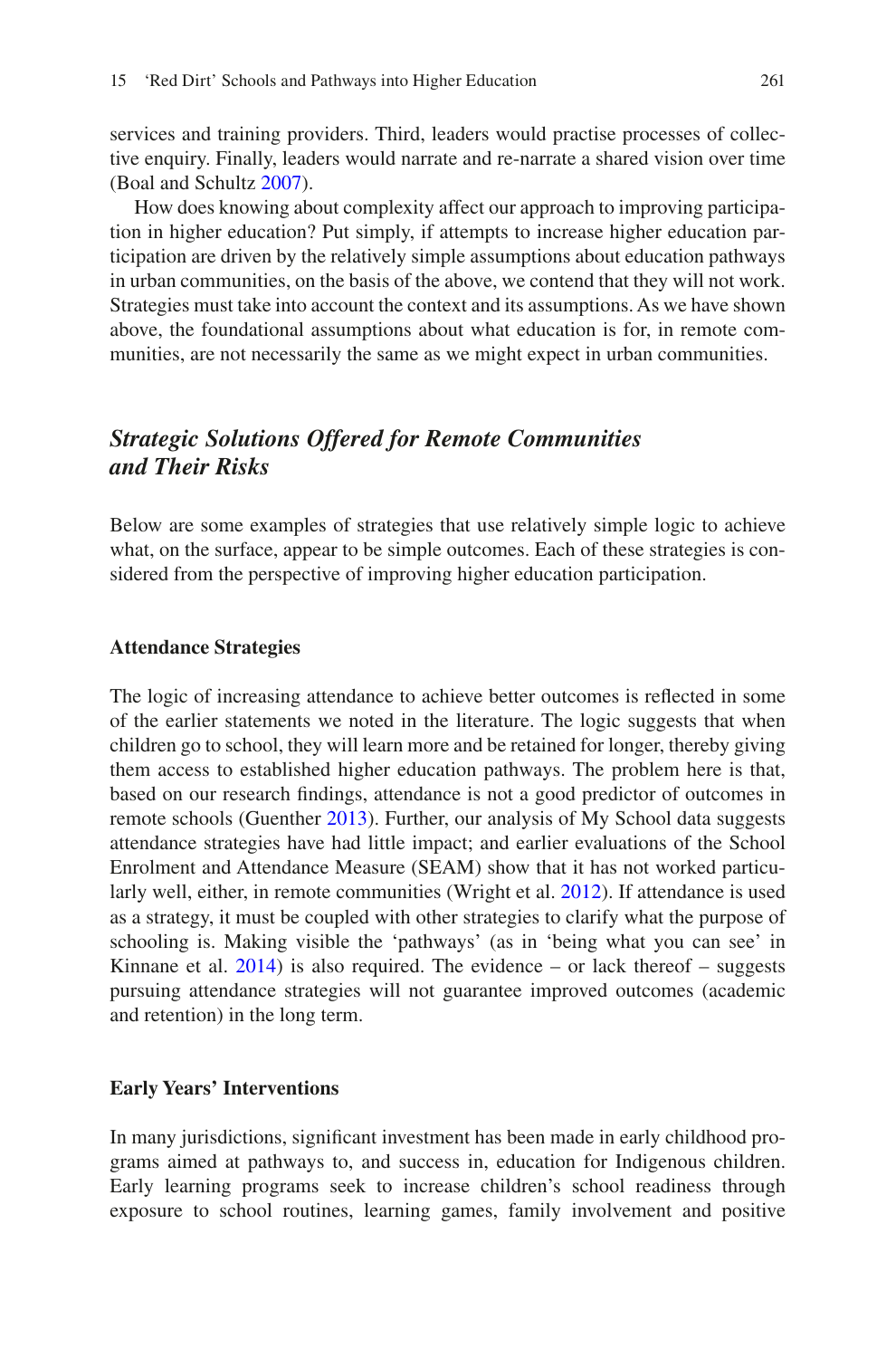parenting guidance. Programs include Families as First Teachers, the Home Interaction Program for Parents and Youngsters (HIPPY), Let's Start, and Families and Schools Together (FAST). Much of the impetus for these initiatives comes from research that suggests the largest return for investment in children's interventions comes from the early years (e.g. Heckman and Masterov [2007\)](#page-18-14).

However, a focus on early years runs the risk of disempowering parents when the focus is on the child and not the parent at the same time (e.g. child care centres which may tend to substitute parent care with expert child carers). Further, while there is evidence for the effectiveness of the kind of programs listed above, the problem is that they tend to work with families who want to get something out of the program and therefore have limited impact on the most vulnerable families. Beyond these concerns, funding that is directed at one area of concern (in this case, the early years) is then not matched with funding to other areas; there is a trade-off in the application of available resources. The patterns of disengagement from schooling in remote communities are such that the drop-off in attendance and engagement begins most notably from about Year 7. Therefore, attention needs to be paid to this age group as well.

#### **Boarding Strategies**

As discussed previously, boarding strategies are increasingly supported through policies. Reports thus far suggest that the assumption behind the support is that students will gain human, cultural and social capital which allows them to move 'between two worlds' (Benveniste et al. [2014\)](#page-17-14). By accessing boarding school, students will also presumably have the opportunity to view and aspire to future pathways which they may not be able to 'see' in the remote context. However, as we suggested, once one scratches the surface of the boarding model, it becomes evident that this is an equally complex space and requires careful consideration and implementation, rather than simple solutions. Many students move between remote schools and boarding a number of times across their secondary years, sometimes accessing several different boarding providers. This makes tracking and evaluation of outcomes difficult. Follow-up of students and their eventual outcomes, whether in higher education, employment or otherwise, is necessary before evaluating the impact of boarding. While there are cases where students have moved seamlessly from secondary education to higher education via a boarding pathway, for the majority of remote students this is not the case. What contributes to the experiences of these students and their 'success' needs further consideration.

#### **VET Strategies**

Earlier, we questioned the validity of the pathway metaphor, which is so widely used in vocational education and training (VET) strategies. The idea is that anyone can progress from Certificate levels through to higher education. In remote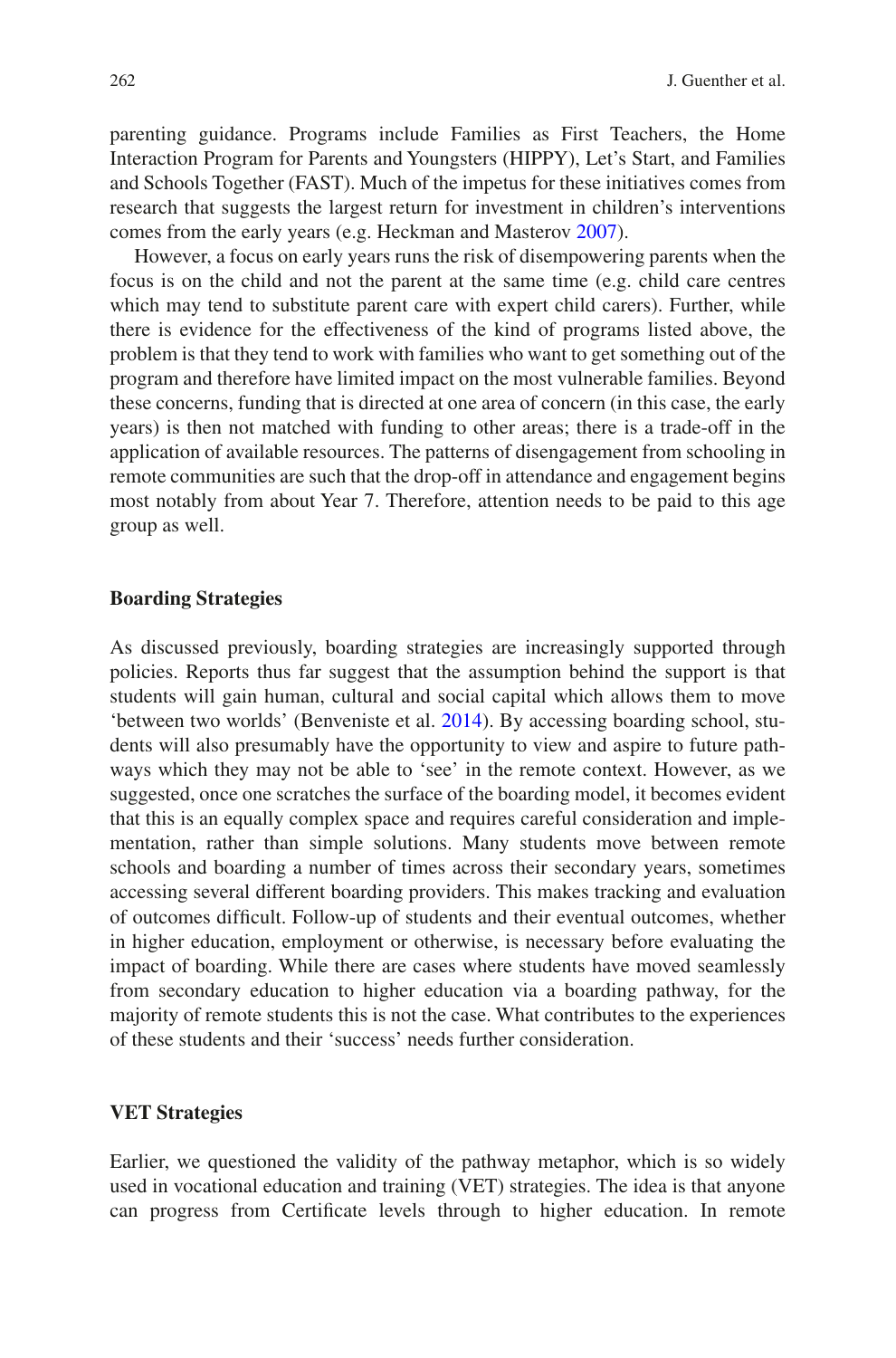communities that rarely happens. The problem is not that students do not enrol or start courses; it is rather that they do not complete. Attrition rates of 100% have been observed for some training programs in remote communities and across all remote Australia; attrition is on average about 90% (Guenther and McRae-Williams [2015\)](#page-18-15). Not only is VET not working as a transition vehicle, but also it is not working as a training vehicle in remote communities, and it is not assisting people who are currently unemployed to gain employment. One of the challenges for VET and higher education is to convince community members that gaining a qualification is worthwhile. This requires collaboration not only between service providers but also with community members.

#### *Increasing Remote Participation in Higher Education*

#### **The Case for Increased Remote Participation**

Before suggesting what it might take to increase participation in higher education, we do not want to take the 'good' of that outcome as a given. In the first instance, while in urban areas there is strong demand for graduate and postgraduate qualifications, the same is not necessarily true for remote communities, as we argued earlier in the literature. Indeed, as our data shows (see Table [15.2\)](#page-9-0), school-based education is not necessarily perceived by local people as a stepping stone for entry into higher education or a pathway into a high-skill career. Rather, it is about helping people maintain connection to language, land, culture and their local identity.

That said, there is a strong case for pursuing strategies that increase remote participation in higher education. It is in part, as we see in our data (Table [15.2](#page-9-0)), about 'being strong in both worlds' – having capacities that allow young people to pursue their dreams, regardless of where they come from or who they are. Philosophically, we would argue that education at all levels should be about building hope, increasing human capacity, enhancing social cohesion and improving well-being. There is a need for a transformative agenda in education (Oakes et al. [2013](#page-19-5)). There are also equity issues and human rights imperatives. In order for a nation to be a just and fair society, all people should have the same opportunities for education. Among other things, a university education gives voice to those who did not have voice – back into their community, and from their community.

If we look forward and envisage systems that would address and counterbalance the competing demands of communities and universities, we might expect to see more adaptive structures within institutions that increasingly recognise and respond to the epistemological, ontological, axiological and cosmological diversities expressed in communities. We might also expect to see greater community voice speaking out for communities, facilitated by culturally responsive schooling both in communities and in boarding schools.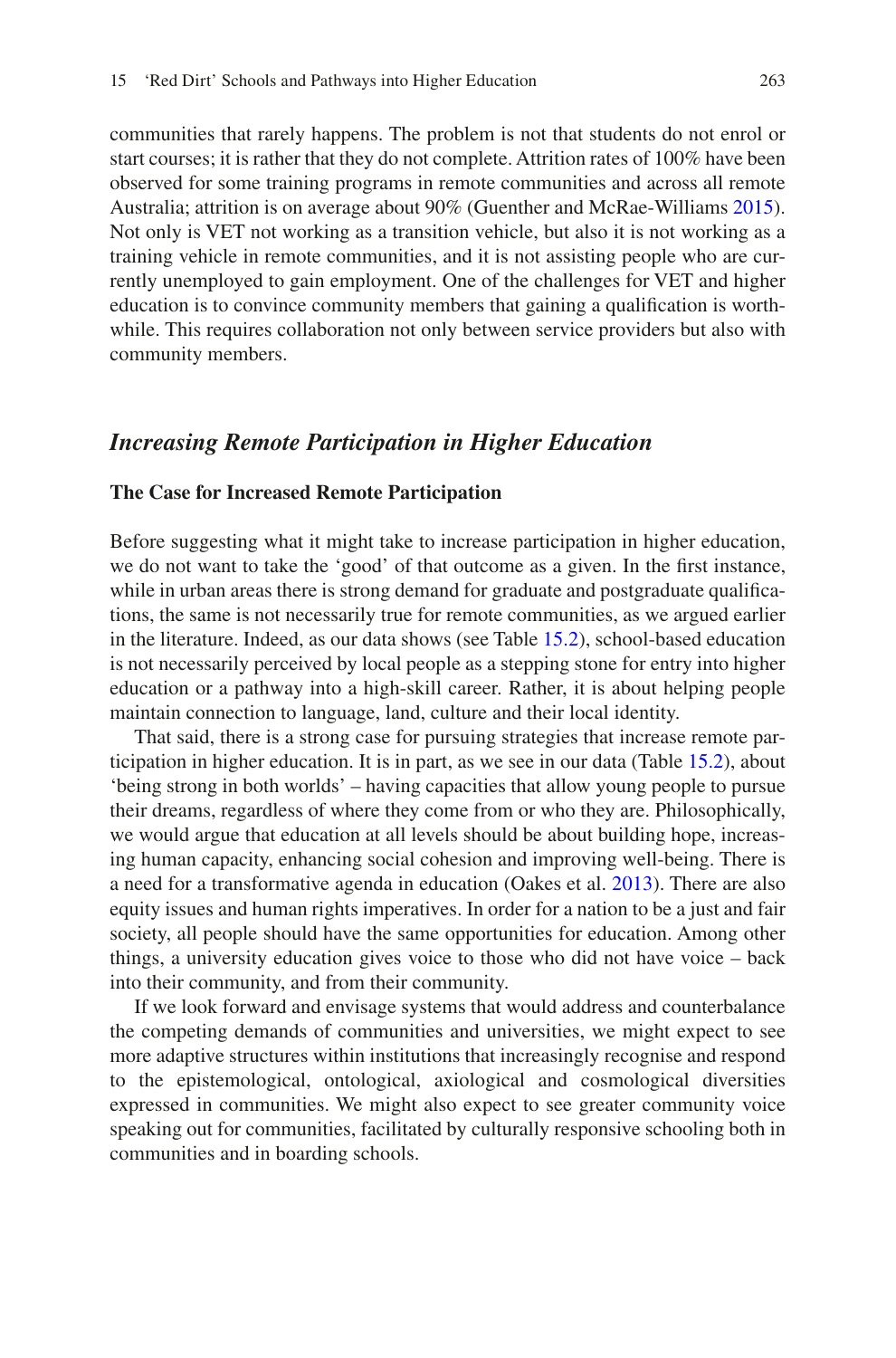#### **Emerging Cultures, Emerging Identities**

As noted from RES data, in remote communities, many adults model work practices that are closely tied to service for, and within, the community, providing an important source of aspiration. Teacher training, an example of such service, has been a particularly successful and frequent further education pathway, as has health work. These pathways are congruent with local motivations and opportunities. More recently, 'Caring for Country' initiatives have provided another local field of employment and training. Providing similar congruence, it strengthens 'values of family obligation and obligation to country, strengthening local governance, reiterating cultural values and protocols, and increasing capacity to engage with the external world in areas such as employment, education and health' (Weir et al. [2011](#page-20-10), p. 9). Participation in such employment and training opportunities allows for new identities to emerge. They map to and expand existing values and capabilities.

For new experiences of further education, opportunities are necessary. Such opportunities must map to local aspirations and recognise the life trajectories of learners. Opportunities for both adults returning to study after periods of unemployment and family obligations, and post-secondary entrants are required. While education providers such as Batchelor Institute emerged to provide these, other providers are also seeking to develop these (Smith et al. [2015](#page-19-2)). Looking forward, we expect to see courses capitalising on local knowledge, linguistic, cultural and natural resource management as a precursor to increased higher education participation.

#### **Increased Local Ownership in Schools**

RES data shows a relationship between rates of employment of non-qualified teaching staff and student achievement in terms of attendance rates and National Assessment Plan - Literacy and Numeracy (NAPLAN) scores (Guenther and Disbray [2015](#page-18-16)). This means that when locals are working in the front office, school grounds, classrooms or canteens, children are more likely to attend and to be more confident and successful engaging with school-based learning activities. There is also a strong relationship between per-student funding and outcomes. Extra resources invested strengthen local aspirations and build learning environments for improved outcomes. Additional resources that are leveraged to build local community engagement, employment and workforce development through certificate-level and tertiary training build the foundation of community voice and participation. We would, therefore, anticipate that schools and systems that invest in these foundations will produce graduates who go on to participate in higher education, very simply because the role models and resourcing make it possible.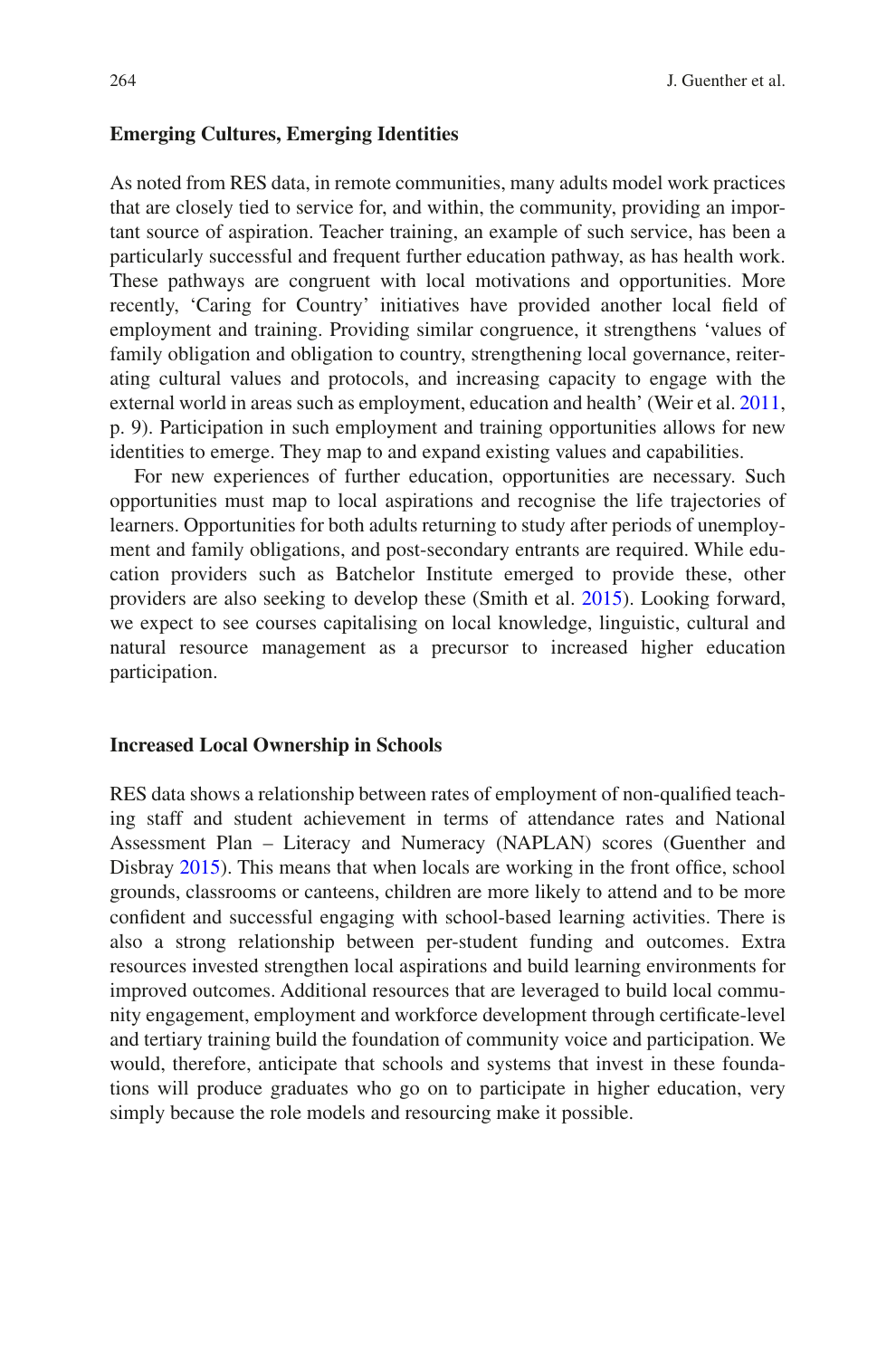#### **Ceding Power and Enabling Local Capacity Development**

'Power-sensitive' (Haraway [2004,](#page-18-17) p. 112) approaches to privileging community voices through governance and decision-making forums can also strengthen 'successful' remote schooling approaches. In order for 'power-sensitive' approaches to have 'teeth', they will need to have structures and accountabilities built around them to ensure that they are not 'power sensitive' in name only. For example, in the Northern Territory, the Indigenous Education Strategy expects schools to engage with community members (Northern Territory Department of Education [2015](#page-19-19) see Element 4). But without corresponding accountability mechanisms in place, these expectations will more than likely evaporate under the pressure of other demands on remote schools. We would expect that at a minimum, school councils or boards with local representation would assist with a range of roles including the development of recruitment strategies (including local recruitment), community feedback arrangements and parent involvement strategies. As with other strategies suggested above, local capacity-building through governance builds ownership not just of schooling, but of the pathways that exist beyond. As such they are an important precursor to increasing higher education participation.

#### **Balancing Risks with Benefits of Boarding Schools**

As all the foregoing literature and discussion suggests, the pathways from school to university in remote communities are challenging, given the relatively low rates of year 12 completion and the relatively low level of academic performance as measured by NAPLAN. But even if these challenges were not present, it would not guarantee equity in terms of opportunity and participation in higher education institutions. We see it as highly unlikely that year 12 completion rates *within communities* will approach the completion rates of non-Indigenous people either from remote communities, or even from elsewhere, within the next generation. The simple reason for this is that as university aspirants leave communities for boarding school, only a portion of those will return to build capability back in communities. The 'brain drain' will inevitably impact on the social and human capital of those who remain – just as happens in rural communities around the world (Halsey [2009](#page-18-18)). As in other non-metropolitan contexts, consideration needs to be given to the role that schools have in 'selecting and sorting' students for out-migration (Corbett [2005](#page-17-19), p. 52). The point is that remote schools can, and to a large extent already do, function to identify students who are capable of and aspire to university education. Boarding schools are equally complicit in this role. Looking forward then, we would expect that the impacts of strategies which seek to engage very remote young people in higher education will have been researched more comprehensively and the risks taken into account more fully.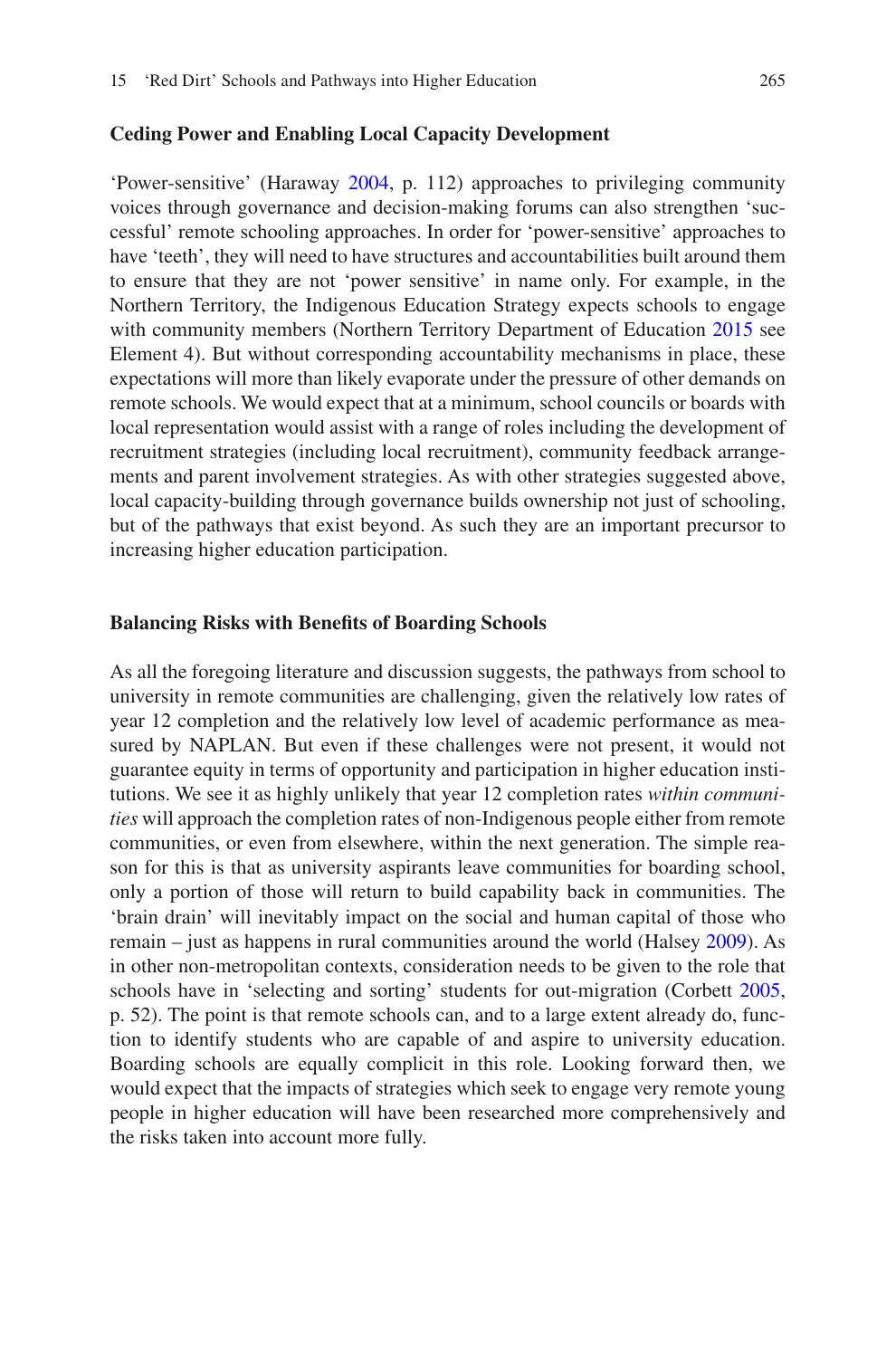### **Conclusions**

One of the key points that should be evident from this chapter is that issues of remote participation in higher education need to be considered well before students arrive at university. The idea of pathways from school to university in remote communities is flawed. Even if there was something akin to a pathway, questions remain about how students get onto the path and perhaps, more importantly, whether they want to get onto the path. We have shown, from CRC-REP RES data about what remote community members believe education should be for, that the role of schools in preparing young people for higher education is not high on the list of many other important purposes. Of these purposes, connection to culture, language and country stand out. If these are important, we might not be surprised that in many remote communities, parents feel somewhat conflicted as they send their children off to boarding school. Based on the limited research undertaken on Australian boarding schools, we know that this is a concern.

We have also noted that there are problems with strategies designed to increase attendance at schools, and early years' strategies may well be counter-productive for youth retention and transitions to further and higher education. We have also noted the failure of VET as a pathway into higher education for remote young people.

Given the bleak picture painted, it might be useful to ask 'what could work?' The RES data shows that remote community members want education to be grounded in their 'red dirt'. They also see that aspiration for university cannot be 'taught'; rather, it has to be modelled from a young age. This is why we see tremendous importance in programs that support local parents to be more involved in remote schools. This involvement can be partly achieved through employment of teaching assistants and other staff, and the professional development of assistants who aspire to be teachers. It can also be partly achieved through governance structures that give voice to community members. Finally, we noted that there are risks as well as benefits of pursuing strategies that are designed to take young people out of communities on a pathway towards university. As we look forward to a time when participation is more equitable for remote students, we also look forward to a time when we know a lot more than we do now about the various impacts on parents, students and whole communities, and to understanding how those risks can be effectively mitigated so that the benefits of higher education for remote students can be more fully realised.

### **References**

- <span id="page-16-0"></span>ACARA. (2013). *Guide to understanding 2013 Index of Community Socio-educational Advantage (ICSEA) values*. Retrieved from [http://www.acara.edu.au/verve/\\_resources/Guide\\_to\\_under](http://www.acara.edu.au/verve/_resources/Guide_to_understanding_2013_ICSEA_values.pdf)[standing\\_2013\\_ICSEA\\_values.pdf](http://www.acara.edu.au/verve/_resources/Guide_to_understanding_2013_ICSEA_values.pdf)
- <span id="page-16-1"></span>AIEF. (2015). *AIEF Compendium of best practice for achieving successful outcomes with Indigenous students in Australian boarding schools*. Surrey Hills: Australian Indigenous Education Foundation.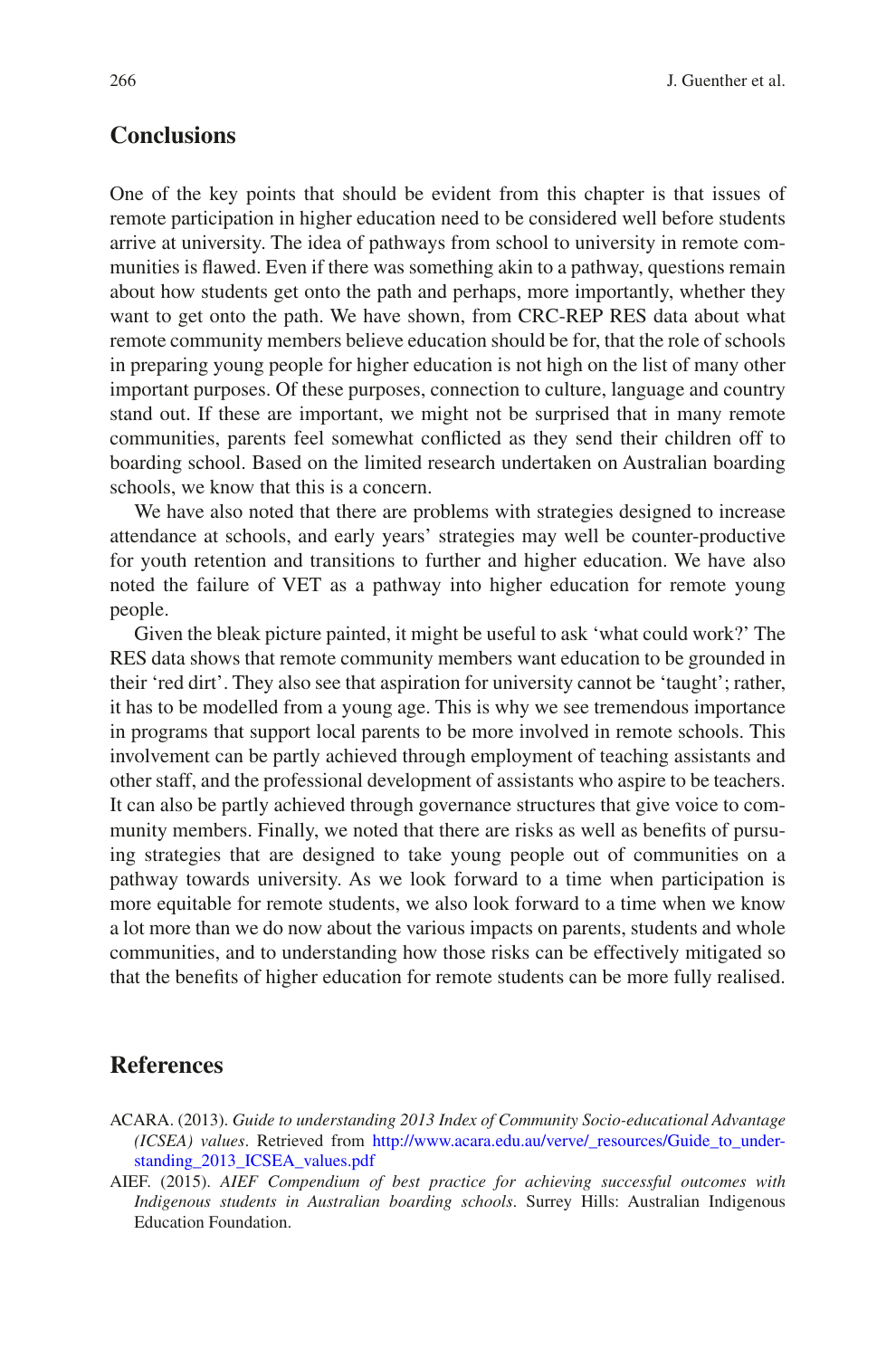- <span id="page-17-4"></span>Andersen, C. (2011). Impediments to educational success for Indigenous students. In N. Purdie, G. Milgate, & H. Bell (Eds.), *Two way teaching and learning: Toward culturally reflective and relevant education* (pp. 93–106). Camberwell: ACER Press.
- <span id="page-17-6"></span>Anderson, A. (2012, October 23). Address in Reply to the Northern Territory Assembly. Retrieved from [http://resources.news.com.au/files/2012/10/24/1226502/ 593050-alison-anderson-full](http://resources.news.com.au/files/2012/10/24/1226502/ 593050-alison-anderson-full-speech.pdf)[speech.pdf](http://resources.news.com.au/files/2012/10/24/1226502/ 593050-alison-anderson-full-speech.pdf)
- <span id="page-17-13"></span>Arbon, V. (2008). *Arlathirnda Ngurkarnda Ityirnda: Being-Knowing-Doing, De-colonising Indigenous Tertiary Education*. Teneriffe: Post Press.
- <span id="page-17-1"></span>Australian Curriculum Assessment and Reporting Authority. (2015). National Assessment Program—Literacy and Numeracy. Achievement in Reading, Persuasive Writing, Language Conventions and Numeracy: National Report for 2015. Retrieved from [http://www.nap.edu.au/](http://www.nap.edu.au/verve/_resources/2015_NAPLAN_national_report.pdf) [verve/\\_resources/2015\\_NAPLAN\\_national\\_report.pdf](http://www.nap.edu.au/verve/_resources/2015_NAPLAN_national_report.pdf)
- <span id="page-17-11"></span>Bandias, S., Fuller, D., & Larkin, S. (2013). *Vocational education, Indigenous students and the choice of pathways*. Retrieved from <http://www.ncver.edu.au/publications/2603.html>
- <span id="page-17-9"></span>Bat, M., & Guenther, J. (2013). Red dirt thinking on education: A people-based system. *The Australian Journal of Indigenous Education 42*(Special Issue 02), 123–135. doi:[10.1017/](http://dx.doi.org/10.1017/jie.2013.20) [jie.2013.20](http://dx.doi.org/10.1017/jie.2013.20).
- <span id="page-17-3"></span>Bath, H. (2011). *Disparity and disadvantage – The context for child protection in the Northern Territory*. Paper presented at the NT Council of Social Services conference, Darwin. [http://](http://www.ntcoss.org.au/sites/www.ntcoss.org.au/files/Disparity and disadvantage NTCOSS H Bath April 2011.pdf) [www.ntcoss.org.au/sites/www.ntcoss.org.au/files/Disparity%20and%20disadvantage%20](http://www.ntcoss.org.au/sites/www.ntcoss.org.au/files/Disparity and disadvantage NTCOSS H Bath April 2011.pdf) [NTCOSS%20H%20Bath%20April%202011.pdf](http://www.ntcoss.org.au/sites/www.ntcoss.org.au/files/Disparity and disadvantage NTCOSS H Bath April 2011.pdf)
- <span id="page-17-7"></span>Becker, G. (1993). *Human capital: A theoretical and empirical analysis with special reference to education*. Chicago: University of Chicago Press.
- <span id="page-17-14"></span>Benveniste, T., Guenther, J., Dawson, D., & Rainbird, S. (2014). *Out of sight, out of mind? Bringing Indigenous Australian parent-boarding school communication to light*. Paper presented at the Australian Association for Research in Education Brisbane.
- <span id="page-17-18"></span>Boal, K. B., & Schultz, P. L. (2007). Storytelling, time, and evolution: The role of strategic leadership in complex adaptive systems. *The Leadership Quarterly, 18*(4), 411–428. doi: [http://dx.](http://dx.doi.org/10.1016/j.leaqua.2007.04.008) [doi.org/10.1016/j.leaqua.2007.04.008.](http://dx.doi.org/10.1016/j.leaqua.2007.04.008)
- <span id="page-17-8"></span>Bourdieu, P. (1983). Ökonomisches Kapital, kulturelles Kapital, soziales Kapital (T. b. R. Nice., Trans.). In e. b. R. Kreckel (Ed.), *in Soziale Ungleichheiten* (Soziale Welt, Sonderheft 2, pp. 183–198). Otto: Schartz & Co.
- <span id="page-17-16"></span>Burton, R., & Osborne, S. (2014). At the heart of learning (series paper 4 of 4): Kuranyu-kutu nyakula nyaan nyanganyi? Imagining the future. *AlterNative: An International Journal of Indigenous Peoples 10*(1), 33–44.
- <span id="page-17-15"></span>Cooperative Research Centre for Remote Economic Participation. (2015). *Remote education systems*. Retrieved from<http://crc-rep.com/remote-education-systems>
- <span id="page-17-19"></span>Corbett, M. (2005). Rural education and out-migration: The case of a coastal community. *Canadian Journal of Education 28*(1/2), 52–72. doi[:10.2307/1602153.](http://dx.doi.org/10.2307/1602153)
- <span id="page-17-0"></span>Council of Australian Governments. (2009). *National integrated strategy for closing the gap in indigenous disadvantage*. Retrieved from [http://www.coag.gov.au/coag\\_meeting\\_out](http://www.coag.gov.au/coag_meeting_outcomes/2009-0702/docs/NIS_closing_the_gap.pdf)[comes/2009-0702/docs/NIS\\_closing\\_the\\_gap.pdf](http://www.coag.gov.au/coag_meeting_outcomes/2009-0702/docs/NIS_closing_the_gap.pdf)
- <span id="page-17-12"></span>Cuervo, H., Barakat, N., & Turnbull, M. (2015). *Youth, belonging and transitions: Identifying opportunities and barriers for Indigenous young people in remote communities*. Melbourne: Youth Research Centre.
- <span id="page-17-10"></span>Dawkins, J. (1989). *Improving Australia's training system*. Retrieved from [http://vital.new.voced.](http://vital.new.voced.edu.au/vital/access/services/Download/ngv:3090/SOURCE2) [edu.au/vital/access/services/Download/ngv:3090/SOURCE2](http://vital.new.voced.edu.au/vital/access/services/Download/ngv:3090/SOURCE2)
- <span id="page-17-5"></span>Department of Education and Training. (2016). *2015 First half year student summary tables*. Retrieved, February 2016 from<https://docs.education.gov.au/node/39331>
- <span id="page-17-2"></span>DiGiacomo, M., Davidson, P., Abbott, P., Delaney, P., Dharmendra, T., McGrath, S., Delaney, J., & Vincent, F. (2013). Childhood disability in aboriginal and Torres Strait Islander peoples: A literature review. *International Journal for Equity in Health 12*(1), 7.
- <span id="page-17-17"></span>Flood, R. L., & Carson, E. (1993). *Dealing with complexity: An introduction to the theory and application of systems science*: Springer US.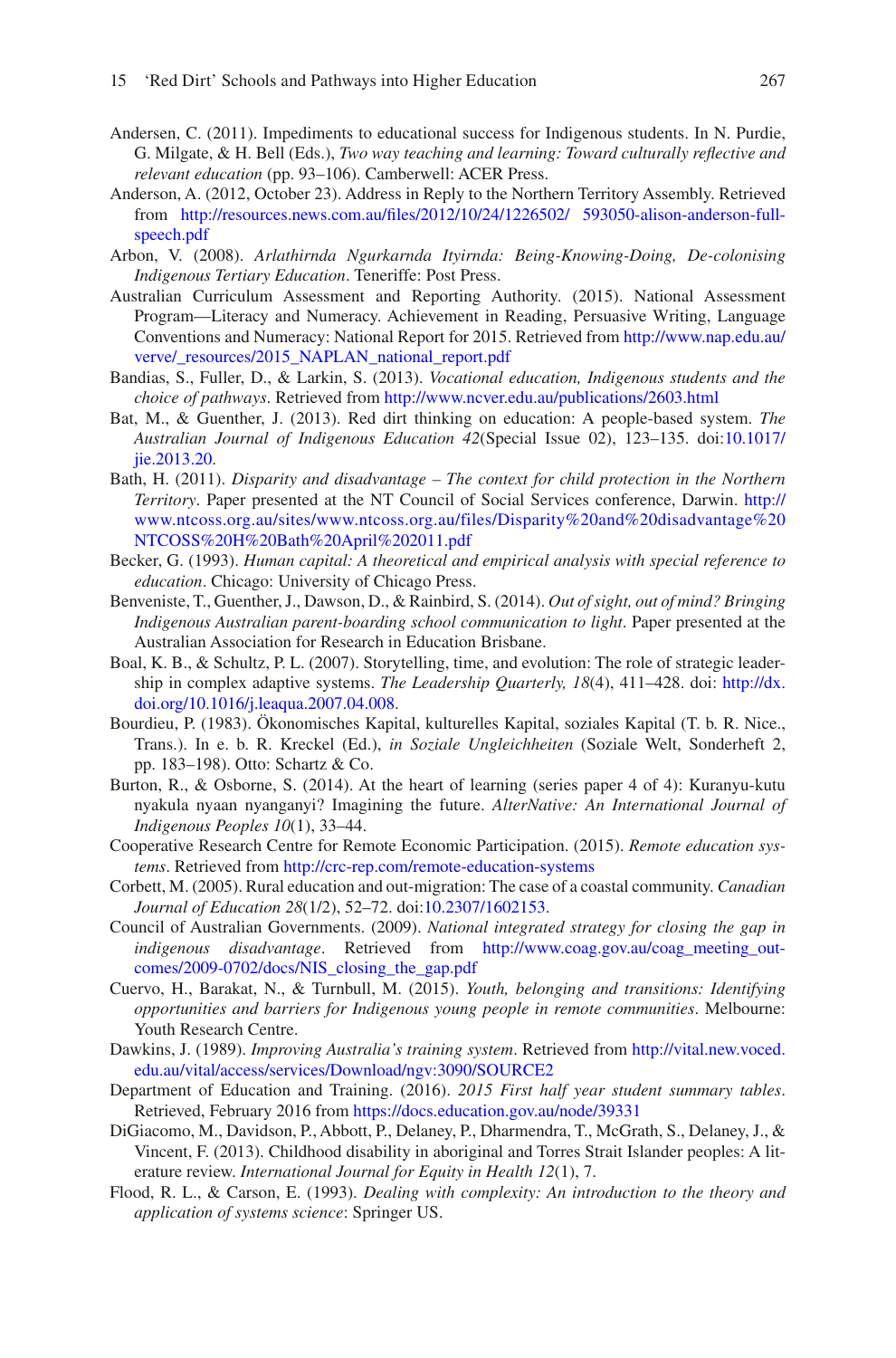- <span id="page-18-8"></span>Ford, P. L. (2010). *Aboriginal knowledge narratives and country: Marri kunkimba putj putj marrideyan*. Brisbane: Post Pressed.
- <span id="page-18-13"></span>Guenther, J. (2013). Are we making education count in remote Australian communities or just counting education? *The Australian Journal of Indigenous Education 42*(Special Issue 02), 157–170. doi[:10.1017/jie.2013.23](http://dx.doi.org/10.1017/jie.2013.23).
- <span id="page-18-2"></span>Guenther, J. (2015). Overview of Remote Education Systems qualitative results. *CRC-REP Working Paper.* Retrieved from [http://www.crc-rep.com.au/resource/CW025\\_](http://www.crc-rep.com.au/resource/CW025_RemoteEducationSystemsQualitativeResults.pdf) [RemoteEducationSystemsQualitativeResults.pdf](http://www.crc-rep.com.au/resource/CW025_RemoteEducationSystemsQualitativeResults.pdf)
- <span id="page-18-16"></span>Guenther, J., & Disbray, S. (2015). *Why local staff matter in very remote schools*. Paper presented at the Australian Association for Research in Education annual conference, Fremantle.
- <span id="page-18-5"></span>Guenther, J., & McRae-Williams, E. (2014). *Does education and training for remote Aboriginal and Torres Strait Islander lead to 'real' jobs? Evidence from the 2011 Census* Paper presented at the AVETRA 17th International Conference, Surfers Paradise. Retrieved from [http://avetra.](http://avetra.org.au/wp-content/uploads/2014/05/Abstract-72.pdf) [org.au/wp-content/uploads/2014/05/Abstract-72.pdf](http://avetra.org.au/wp-content/uploads/2014/05/Abstract-72.pdf)
- <span id="page-18-15"></span>Guenther, J., & McRae-Williams, E. (2015). *The training and employment challenge of remote communities: Is collaboration the solution?* Paper presented at the AVETRA 18th Annual Conference, Melbourne. Retrieved from [http://avetra.org.au/wp-content/uploads/2015/ 04/50.](http://avetra.org.au/wp-content/uploads/2015/ 04/50.docx) [docx](http://avetra.org.au/wp-content/uploads/2015/ 04/50.docx)
- <span id="page-18-0"></span>Guenther, J., Bat, M., & Osborne, S. (2014a). Red dirt thinking on remote educational advantage. *Australian and International Journal of Rural Education 24*(1), 51–67.
- <span id="page-18-4"></span>Guenther, J., Disbray, S., & Osborne, S. (2014b). Digging up the (red) dirt on education: One shovel at a time. *Journal of Australian Indigenous Issues 17*(4), 40–56.
- <span id="page-18-1"></span>Guenther, J., Halsey, J., & Osborne, S. (2015a). From paradise to beyond: Geographical constructs and how they shape education in the 'bush'. *Australian and International Journal of Rural Education 25*(3).
- <span id="page-18-12"></span>Guenther, J., Osborne, S., Arnott, A., & McRae-Williams, E. (2015b). Hearing the voice of remote Aboriginal and Torres Strait Islander training stakeholders using research methodologies and theoretical frames of reference. *Race Ethnicity and Education*, 1–12. doi[:10.1080/13613324.2](http://dx.doi.org/10.1080/13613324.2015.1110294) [015.1110294](http://dx.doi.org/10.1080/13613324.2015.1110294).
- <span id="page-18-18"></span>Halsey, R. J. (2009). Youth exodus and rural communities: valorising learning for choice [Spera Keynote 2009 Conference Address.] *Education in Rural Australia 19*(3), 1.
- <span id="page-18-17"></span>Haraway, D. (2004). Situated knowledges: The science question in feminism and the privilege of partial perspective. In S. Harding (Ed.), *The feminist standpoint theory reader: Intellectual and political controversies*. New York/London: Routledge.
- <span id="page-18-14"></span>Heckman, J. J., & Masterov, D. V. (2007). The productivity argument for investing in young children. *Review of Agricultural Economics 29*(3), 446–493.
- <span id="page-18-3"></span>Hughes, H., & Hughes, M. (2012). Indigenous Education 2012. *CIS policy monographs*, p. 129. Retrieved from<http://www.cis.org.au/app/uploads/2015/07/pm129.pdf>
- <span id="page-18-9"></span>Kinnane, S., Wilks, J., Wilson, K., Hughes, T., & Thomas, S. (2014). *'Can't be what you can't see': The transition of aboriginal and Torres Strait Islander students into higher education: Final report 2014*. Sydney: Office for Learning and Teaching.
- <span id="page-18-11"></span>Lincoln, S., Lynham, S., & Guba, E. (2011). Paradigmatic controversies, contradictions, and emerging confluences, revisited. In N. Denzin & Y. Lincoln (Eds.), *The SAGE handbook of qualitative research* (4th ed., pp. 97–128). Thousand Oaks: Sage Publications Inc..
- <span id="page-18-10"></span>Mander, D. J., Cohen, L., & Pooley, J. A. (2015). A critical exploration of staff perceptions of aboriginal boarding students' experiences. *Australian Journal of Education 59*(3), 312–328. doi[:10.1177/0004944115607538](http://dx.doi.org/10.1177/0004944115607538).
- <span id="page-18-7"></span>McRae-Williams, E. (2014). Aspirations for meaningful livelihoods: Challenges of pathway navigation. *Journal of Australian Indigenous Issues (Special Edition) 17*(4), 57–71.
- <span id="page-18-6"></span>McRae-Williams, E., & Guenther, J. (2012). *Pathways: Following the highway, taking the scenic route or journeying through the dreaming*. Paper presented at the AVETRA 15th Annual Conference: The Value and Voice of VET Research for individuals, industry, community and the nation, Rydges Capital Hill, ACT. Retrieved from [http://avetra.org.au/wp-content/](http://avetra.org.au/wp-content/uploads/2012/05/McRae-Williams-Guenther_paper-no-20_final-submission.docx) [uploads/2012/05/McRae-Williams-Guenther\\_paper-no-20\\_final-submission.docx](http://avetra.org.au/wp-content/uploads/2012/05/McRae-Williams-Guenther_paper-no-20_final-submission.docx)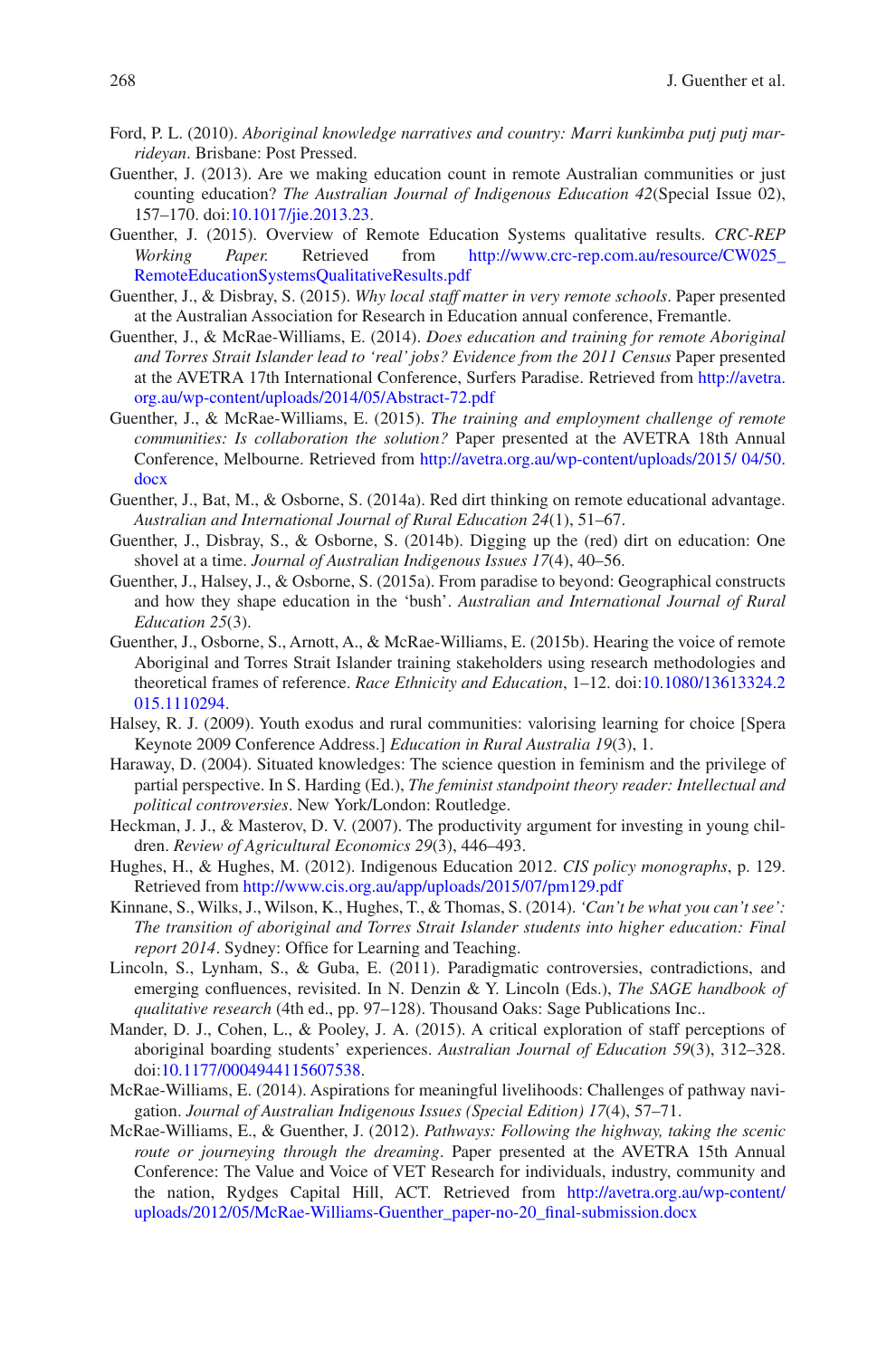- <span id="page-19-11"></span>McRae-Williams, E., & Guenther, J. (2014). *Learning pathways for economic enterprise in remote aboriginal communities: Are certificate IIIs the ticket?* Paper presented at the AVETRA 17th International Conference, Surfers Paradise. Retrieved from [http://avetra.org.au/wp-content/](http://avetra.org.au/wp-content/uploads/2014/05/Abstract-151.pdf) [uploads/2014/05/Abstract-151.pdf](http://avetra.org.au/wp-content/uploads/2014/05/Abstract-151.pdf)
- <span id="page-19-1"></span>McTurk, N., Nutton, G., Lea, T., Robinson, G., & Carapetis, J. (2008). *The school readiness of Australian Indigenous children: A review of the literature.* Retrieved, from [http://ccde.menzies.](http://ccde.menzies.edu.au/sites/default/files/resources/McTurk 2008 The_School_Readiness_of_Australian_Indigenous_Children_Lit review.pdf) [edu.au/sites/default/files/resources/McTurk%202008%20The\\_School\\_Readiness\\_of\\_](http://ccde.menzies.edu.au/sites/default/files/resources/McTurk 2008 The_School_Readiness_of_Australian_Indigenous_Children_Lit review.pdf) [Australian\\_Indigenous\\_Children\\_Lit%20review.pdf](http://ccde.menzies.edu.au/sites/default/files/resources/McTurk 2008 The_School_Readiness_of_Australian_Indigenous_Children_Lit review.pdf)
- <span id="page-19-16"></span>Minutjukur, M., & Osborne, S. (2014). At the heart of learning (series paper 2 of 4): Witulya mulapa nganana mantjintjaku: From cultural devastation to cultural reinvention. *AlterNative: An International Journal of Indigenous Peoples 10*(1), 15–22.
- <span id="page-19-18"></span>Minutjukur, M., Patterson, V., Anderson, S., Gibson, F., Kitson, M., Martin, B., ... Larry, R. (2014). Voices from the 'Red Dirt' on education. *Journal of Australian Indigenous Issues (Special Edition), 42*(4), 158–161.
- <span id="page-19-9"></span>Mundine, W. (2014). *Warren Mundine outlines 'most effective blueprint for educating Indigenous children*'. Retrieved from [http://www.cis.org.au/media-information/media-releases/article/](http://www.cis.org.au/media-information/media-releases/article/5376-warren-mundine-outlines-most-effective-blueprint-for-educating-indigenous-children)  [5376-warren-mundine-outlines-most-effective-blueprint-for-educating-indigenous-children](http://www.cis.org.au/media-information/media-releases/article/5376-warren-mundine-outlines-most-effective-blueprint-for-educating-indigenous-children)
- <span id="page-19-3"></span>Mundine, W. (2016, February 12). To close the gap Indigenous people must be part of the real economy. *Koori Mail*. Retrieved from [http://www.nyunggablack.com/#!closing-the-gap-](http://www.nyunggablack.com/#!closing-the-gap-2016---koori-mail/neaj4)[2016---koori-mail/neaj4](http://www.nyunggablack.com/#!closing-the-gap-2016---koori-mail/neaj4)
- <span id="page-19-12"></span>Nakata, M. (2007). *Disciplining the savages, savaging the disciplines*. Canberra: Aboriginal Studies Press.
- <span id="page-19-10"></span>National Board of Employment Education and Training. (1992). The Australian Vocational Certificate Training System. *Carmichael Report.* Retrieved from [http://vital.new.voced.edu.au/](http://vital.new.voced.edu.au/vital/access/services/Download/ngv:34192/SOURCE2) [vital/access/services/Download/ngv:34192/SOURCE2](http://vital.new.voced.edu.au/vital/access/services/Download/ngv:34192/SOURCE2)
- <span id="page-19-19"></span>Northern Territory Department of Education. (2015). *A share in the future: Indigenous education strategy, 2015–2024*. Retrieved from [http://www.education.nt.gov.au/\\_\\_data/assets/pdf\\_](http://www.education.nt.gov.au/__data/assets/pdf_file/0006/39795/Ied_review_strategy_brochure.pdf) [file/0006/39795/Ied\\_review\\_strategy\\_brochure.pdf](http://www.education.nt.gov.au/__data/assets/pdf_file/0006/39795/Ied_review_strategy_brochure.pdf)
- <span id="page-19-0"></span>O'Keefe, K., Olney, H., & Angus, M. (2012). *Obstacles to success: Indigenous students in primary schools*. Retrieved from <http://www.appa.asn.au/reports/Obstacles-to-success.pdf>
- <span id="page-19-5"></span>Oakes, J., Lipton, M., Anderson, L., & Stillman, J. (2013). *Teaching to change the world* (4th ed.). Boulder: Paradigm Publishers.
- <span id="page-19-15"></span>Osborne, S. (forthcoming-a). Kuranyu-kutu nyanganyi – Looking to the future, Nyangatjatjara College surveys III.
- <span id="page-19-17"></span>Osborne, S. (forthcoming-b). *Staging standpoint dialogue in tristate education: Privileging A n angu voices.* (PhD), Victoria University, Melbourne.
- <span id="page-19-7"></span>Osborne, S., & Guenther, J. (2013). Red dirt thinking on aspiration and success. *The Australian Journal of Indigenous Education 42*(Special Issue 02), 88–99. doi[:10.1017/jie.2013.17](http://dx.doi.org/10.1017/jie.2013.17).
- <span id="page-19-14"></span>Osborne, S., Lester, K., Minutjukur, M., & Tjitayi, K. (2013). *Red dirt curriculum: Reimagining remote education*. Paper presented at the Sidney Myer Rural Lecture 3, Desert Knowledge Precinct, Alice Springs. Retrieved from [http://www.youtube.com/watch?v=za6w8ph\\_](http://www.youtube.com/watch?v=za6w8ph_VDg&feature=youtu.be) [VDg&feature=youtu.be](http://www.youtube.com/watch?v=za6w8ph_VDg&feature=youtu.be)
- <span id="page-19-4"></span>Pearson, N. (2011). *Radical hope: Education and equality in Australia*. Melbourne: Black Inc.
- <span id="page-19-6"></span>Pechenkina, E. (2016). 'It becomes almost an act of defiance': Indigenous Australian transformational resistance as a driver of academic achievement. *Race Ethnicity and Education*, 1–15. doi [:10.1080/13613324.2015.1121220](http://dx.doi.org/10.1080/13613324.2015.1121220).
- <span id="page-19-13"></span>Rigney, L.-I. (1999). Internationalization of an indigenous anti-colonial cultural critique of research methodologies: A guide to Indigenist research methodology and its principles. *Wicazo Sa Review 14*(2), 109–121. doi:[10.2307/1409555.](http://dx.doi.org/10.2307/1409555)
- <span id="page-19-8"></span>Scullion, N. (2013, October 31). Nothing will change if we can't get the kids to school. *The Australian*.
- <span id="page-19-2"></span>Smith, J. A., Trinidad, S., & Larkin, S. (2015). Participation in higher education in Australia among under-represented groups: What can we learn from the Higher Education Participation